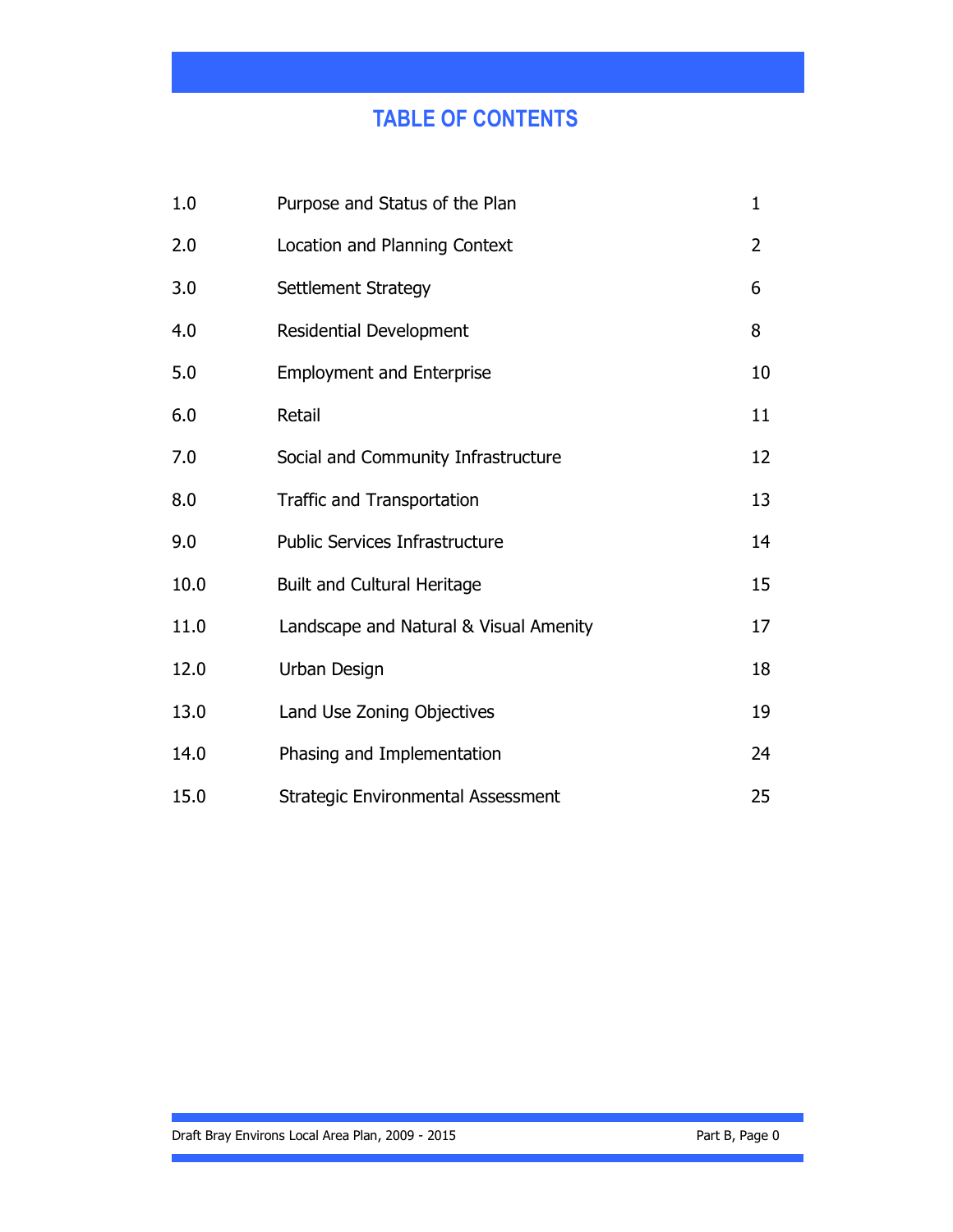## 1.0 PURPOSE & STATUS OF THE PLAN

Bray is designated by the Regional Planning Guidelines for the Greater Dublin Area (RPG<sup>s</sup>) 2004-2016 as a Metropolitan Consolidation Town within the Metropolitan Area of Dublin and, together with Greystones/Delgany, forms a Primary Development Cluster. As such, Bray is envisaged to potentially develop to a relatively large scale. In terms of its role and potential for future growth, the RPG<sup>s</sup> have identified Bray as being comparable to Swords in Fingal, Dundrum in Dun Laoghaire-Rathdown, and Naas in Co. Kildare. The Wicklow County Development Plan (CDP) Settlement Strategy, in accordance with the provisions of the RPG<sup>s</sup>, has designated Bray as a Metropolitan Consolidation Town.

The growth of Bray, however, is constrained by a lack of available land, as is evidenced by the limited population growth of the town of 3.9% between 1996 - 2002 and 3.0% between 2002 and 2006. Accordingly, to achieve its designated status, the majority of the future growth of the town will have to be accommodated in the Environs area, and this growth will only be achieved by zoning additional lands. Therefore, the Environs area has a key part to play in the continued growth and development of Bray as a Metropolitan Consolidation Town, and in its role as a Primary Development Cluster.

With the selection by the rail Procurement Agency of a preferred route for the LUAS B2 line into Bray and Fassaroe a new impetus has evolved for the crafting of a new strategy and plan for the Bray Environs area.

The purpose of this Local Area Plan (LAP) is to establish a framework for the proper planning and sustainable development of the Environs of Bray commensurate with it's designation as a Metropolitan Area Settlement. In accordance with such a designation, it is planned that the town be developed to a relatively large scale as part of the strategy for the consolidation of the Metropolitan Area. With the adoption of the Planning and Development Act, 2000 sustainability has been recognised as the principle of planning policy in Ireland. It envisages the balancing of economic, social and environmental components in order to maintain and develop a high quality of life for all stakeholders, without compromising the protection of the environment and the needs of future generations. The Local Area Plan and the future growth of the environs area will be guided by these principles.

The Bray Environs Local Area Plan will seek to:

- Provide a coherent and robust framework for the extension of Bray.
- Enhance the economic, social and environmental offer of Bray and its environs.
- Provide the framework to enhance the employment opportunities of the greater Bray area and north Wicklow.
- Provide direction and guidance for the integration of a range of new uses.
- Address the deficiency in open space and recreation provision in the town.
- Strengthen the spatial linkages between Bray and its environs.
- Provide an integrated approach to land use and transportation.
- Provide guidance for the integration of the natural and built environment and
- Provide an implementation strategy.

The Bray Environs Local Area Plan, in conjunction with the relevant policies and objectives set out in the Wicklow County Development Plan, is the main instrument to guide and control development in the area and thus, has major implications on the future growth and development of Bray and the Plan area.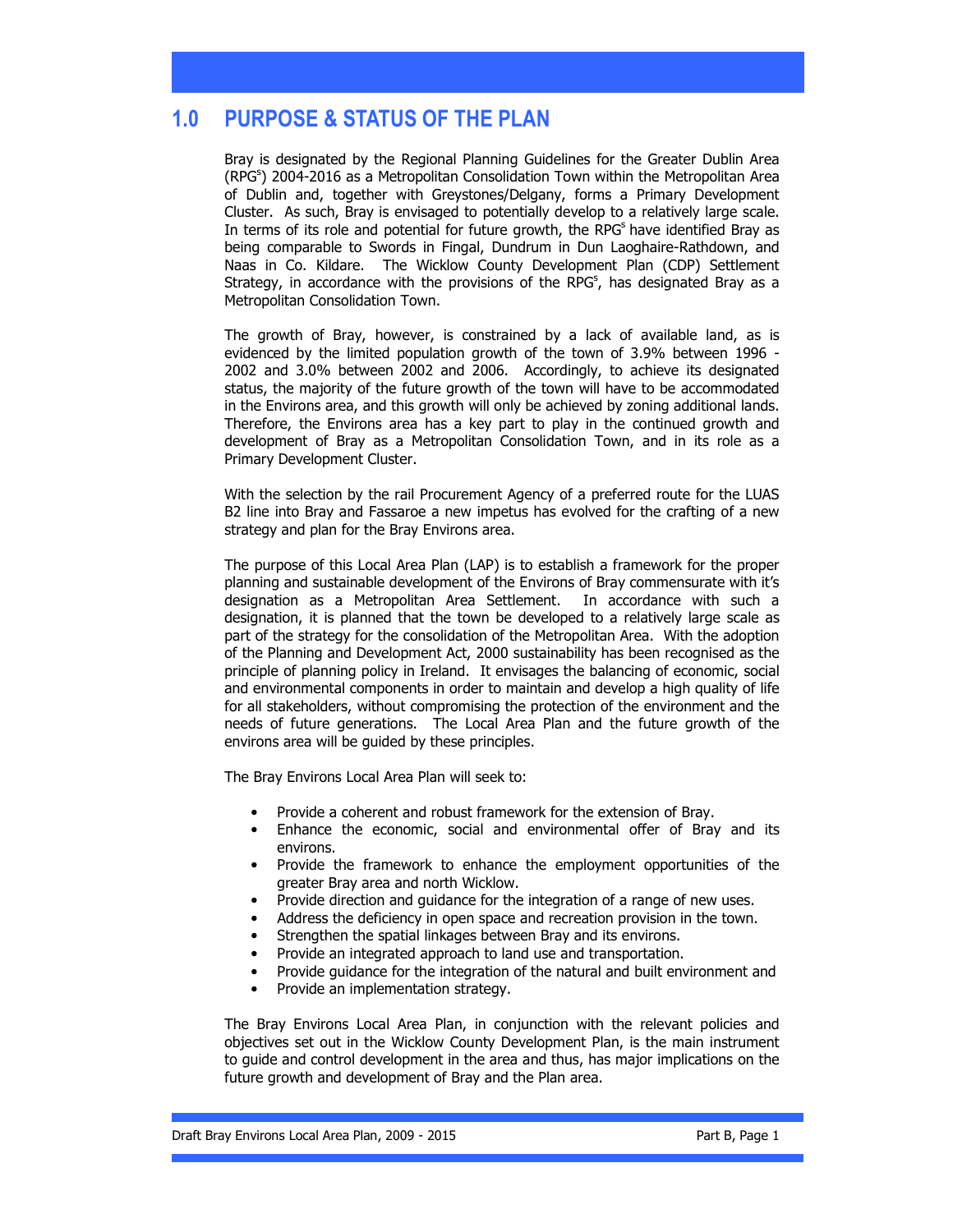This Local Area Plan has been prepared in accordance with the requirements of the Planning & Development Acts 2000-2007. Part II, Chapter II, Section 19 of the Act provides that a LAP may be prepared in respect of any area which a planning authority considers suitable; and in particular for areas which require economic, physical and social renewal and for areas likely to be the subject of large scale development within the lifetime of the Plan.

The Bray Environs LAP will be valid for a period of 6 years from the date of its adoption by the County Council. It is intended that the long-term vision set out will give a degree of continuity and certainty to the future development of the Plan area.

## 2.0 LOCATION & PLANNING CONTEXT

#### 2.1 Location

The Plan Area covers approximately 1,100 hectares to the south and west of Bray Town. The area includes Fassaroe to the west, Cookstown, Kilcroney, Giltspur, Wingfield, Kilruddery Demesne, Belmont Demesne and Ballynamuddagh. It also includes a number of environmental designations. The Plan shall have effect within the development boundary set out in Map 2.

The Plan Area is strategically located in terms of public and private transport networks, both existing and planned. This strategic location has important connotations for the sustainable development of the areas identified within the Plan for future growth.

### 2.2 National and Regional Policy Context

National Development Plan, 2007 - 2013

The National Development Plan (NDP) is an investment plan, which outlines the Government's approach to growth and development on a national level over the 6 year period.

The population and economic growth experienced by the Greater Dublin Area over the last number of years is recognised as having been dramatic. While the emergence of a critical mass is important to ensure a sustainable form of development, it can also lead to other challenges, such as those now experienced in the Dublin Region and its immediate hinterland. In particular, the focus of population around the region's economic core has led to intense pressure on the region's infrastructure, including traffic congestion, the need for extensive commuting, and increased pressure on the environment. Balanced regional development is central to the strategy and the focus of investment and future development will be based on the hierarchy of settlements proposed in the National Spatial Strategy.

#### National Spatial Strategy 2002-2020

The National Spatial Strategy (NSS) is a 20-year planning framework designed to achieve a better balance of social, economic, physical development and population growth between the regions. Its objective is to improve the effectiveness of public investment in infrastructure and other relevant services around the country.

The NSS recognises the pivotal role of the Greater Dublin Area to the overall economic wellbeing of Ireland and provides for the majority of future population increase to be accommodated within existing settlements.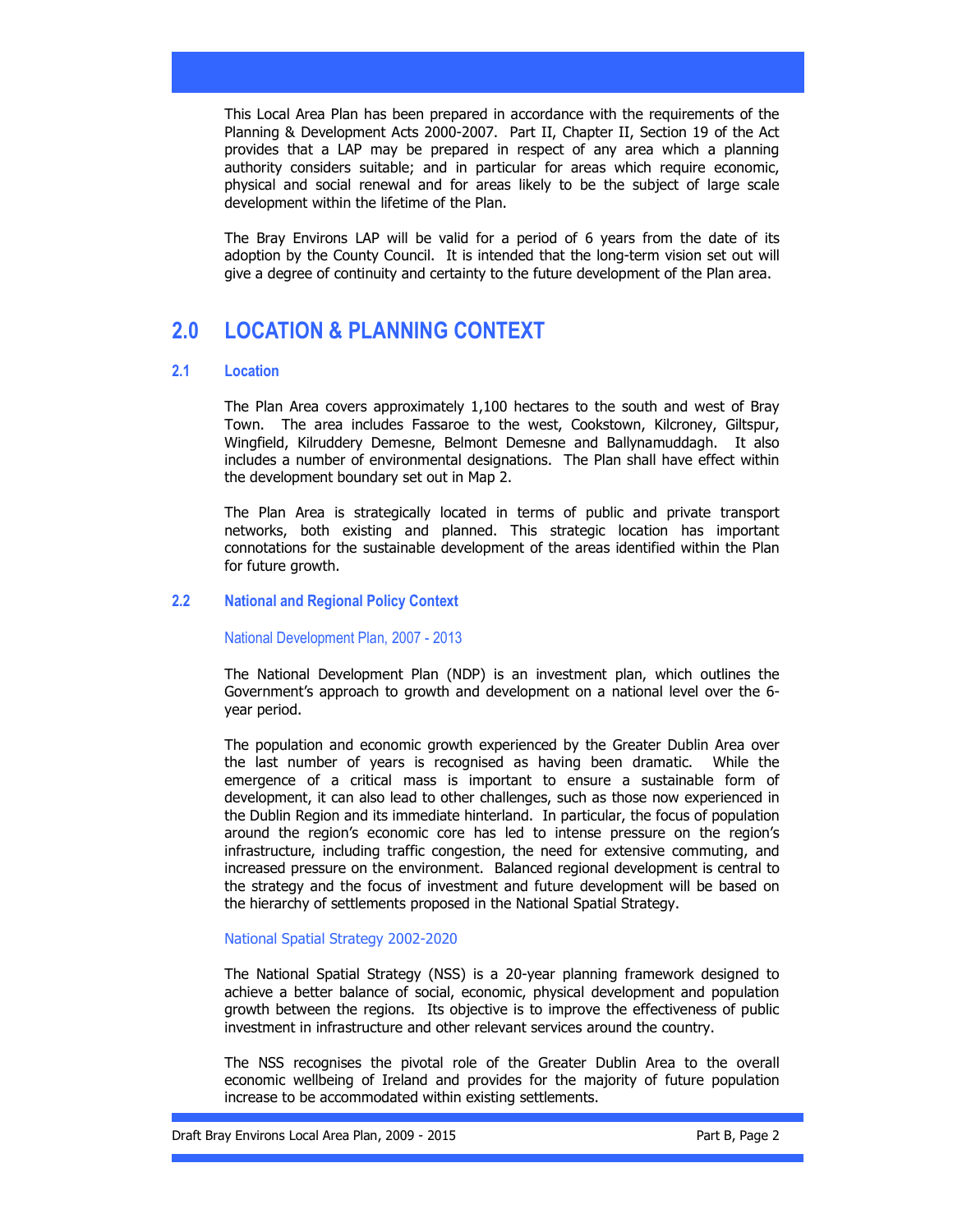Bray is located within the Metropolitan Area of the Greater Dublin Area (GDA). It is a key policy of the NSS to physically consolidate the Dublin Metropolitan Area, supported by effective land use policies and an effective public transport system.

The NSS states that sustainable provision of housing in urban areas involves:

- Concentration of development in locations where it is possible to integrate employment, community services, retailing and public transport.
- Mixed-use and well-designed higher density development, particularly near town centres and public transport nodes.
- The efficient use of land by consolidating existing settlements.

Regional Planning Guidelines for the Greater Dublin Area

The settlement strategy of the Regional Planning Guidelines (RPGs) divides the Region into two areas: the Metropolitan Area and the Hinterland Area.

The strategy for the Metropolitan Area is to consolidate the urban centres, and the provision and facilitation of an integrated public transport system.

The strategy for the Hinterland Area focuses on the development of selected large and moderate growth centres to be self-sustaining in terms of employment, community and recreation and housing provision. Small growth towns and villages will be developed at an appropriate scale and in a sustainable manner, to ensure that a higher proportion of residents of the towns and villages are employed locally.

Bray is identified as a Metropolitan Consolidation Town within the Metropolitan Area, and together with Greystones/Delgany forms a Primary Development Cluster. The Regional Planning Guidelines provide that Bray should be developed to a relatively large scale as part of the strategy for the consolidation of the Metropolitan Area.

Other similar towns include Swords, Blanchardstown, Lucan, Clondalkin, Tallaght, Dun Laoghaire and Dundrum. The Guidelines set out an *indicative* population range of 40,000 to 100,000 for Metropolitan Consolidation Towns and identify their economic function as, inter alia, attracting major investment.

In the Metropolitan Area, the intention is to create and sustain conditions suitable for major enhancement of existing public transport. It is therefore, critically important that, in the Metropolitan Area, the making of all relevant decisions and policy should give precedence to public transportation, and other sustainable modes, over the requirements of the private car.

Additional areas for residential zoning should be selected on the basis of meeting all three of the following criteria:

- 1. Location within areas identified for development in the strategy.
- 2. Identified potential to be served by adequate public transport and
- 3. Identified potential for servicing by water supply, drainage, etc.

It is an objective to consolidate the urban form of settlements by locating quality employment and residential developments of various sizes in proximity to each other in order to make effective use of suitable lands, reduce the need to travel and reduce the dependence on private car.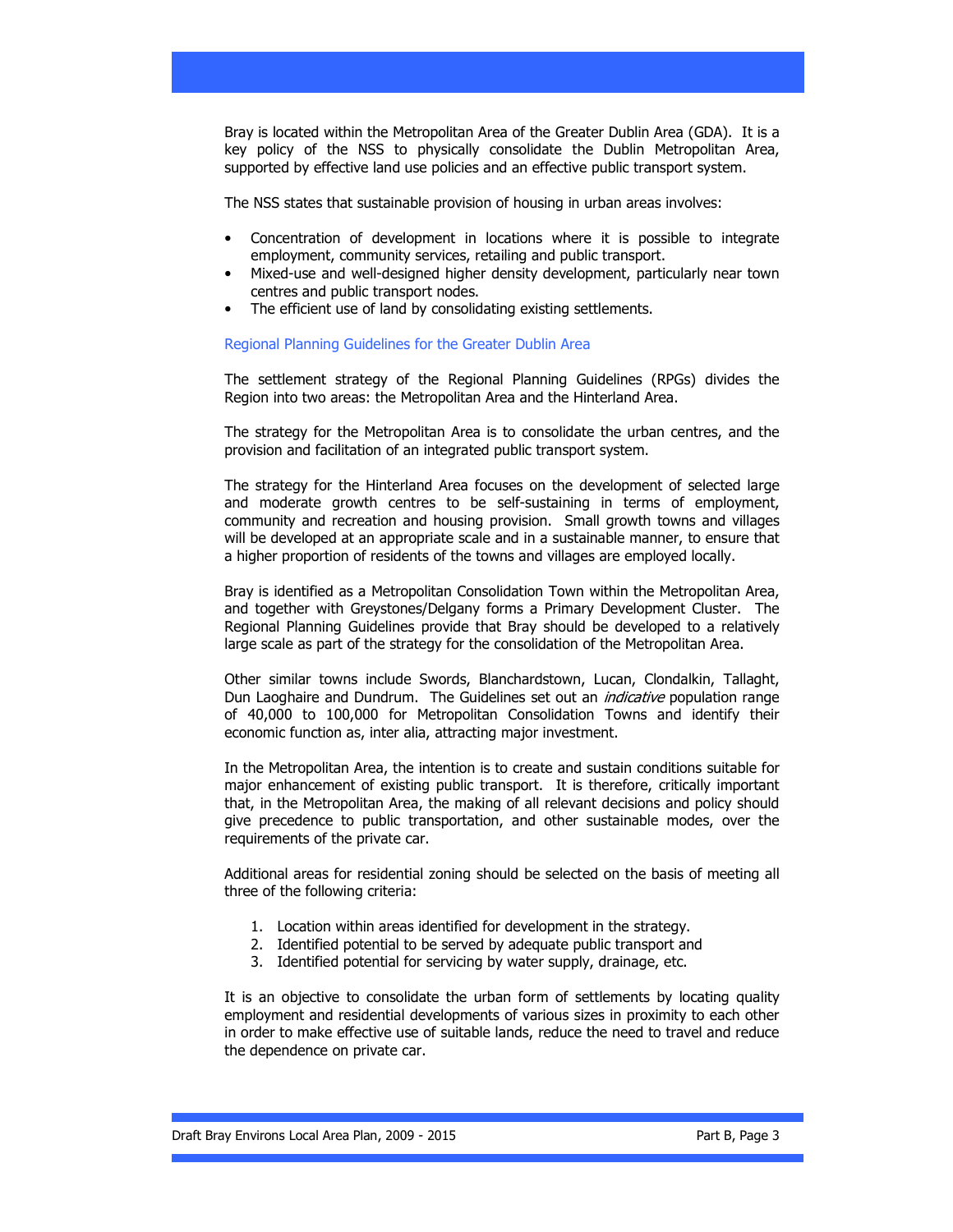#### Wicklow County Development Plan, 2004 - 2010

Wicklow is a rapidly growing county having experienced a population increase of 11.7% between 1996 and 2002 and a further 10% by 2006. This is a result of population retention, growth, and in-migration and natural population increase resulting from Wicklow's location within the Greater Dublin Area and the influence of Dublin's Urban Shadow, together with the amenities it offers, including its coastline, mountains and scenic rural areas.

The County Development Plan (CDP) provides a settlement strategy configured in accordance with the NSS  $\&$  the RPG<sup>s</sup> and locates population growth and channels development in line with the strategy advised by RPG<sup>s</sup>. It recognises the reality that larger settlements have a critical mass and are thus more successful at providing a wide range of environmental, economic & social facilities, in generating indigenous employment growth and attracting inward investment. The settlement hierarchy places Bray, the county's Metropolitan Consolidation Town, a Level 1 town, as the principle growth settlement in the County. Development therein should be focused on:

- A consolidated approach.
- Increased densities and
- Enhancement of the public transport system.

The CDP projects a population for Bray and Environs of 32,012 in 2010 and 35,000 by 2016. The Plan does not expect all towns to reach their indicative populations by 2016. However, it is intended to put the necessary physical infrastructure into place to cater for the future need.

The Plan acknowledges the shortfall of available land within the confines of Bray Town Council, and accordingly, in both the 1999 and 2004 County Development Plans, facilitated the expansion of Bray into the environs by zoning lands for development.

#### North Bray & Environs Land Use and Transportation Study (LUTS)

The study area of the LUTS encompasses Woodbrook, Rathmichael, Old Connaught, Fassaroe and North Bray, as well as the N11 as far as the junction with the Bray Southern Cross. It overlaps with the study area of the Bray Environs LAP at Fassaroe and also includes the N11 up to the interchange with the Bray Southern Cross Road.

It is the objective of the LUTS to ensure that the study area can cater for expected future levels of development as proposed throughout the Town and County Development Plans, by investigating a range of policies, infrastructural measures, and land use strategies.

Given the amount of land identified for development in the LUTS area, it would be possible to accommodate a target population for Bray and its greater Environs of 52,500 in 2010/11 and of 72,000 in 2020.

#### Relevant Findings

The current CDP zoning of Fassaroe for low density employment is not considered either suitable or sustainable land use management in the context of its location so close to the growth centre of Bray, in view of the consolidation objectives for the GDA and the County policies to promote higher densities and public transport. The future development of Fassaroe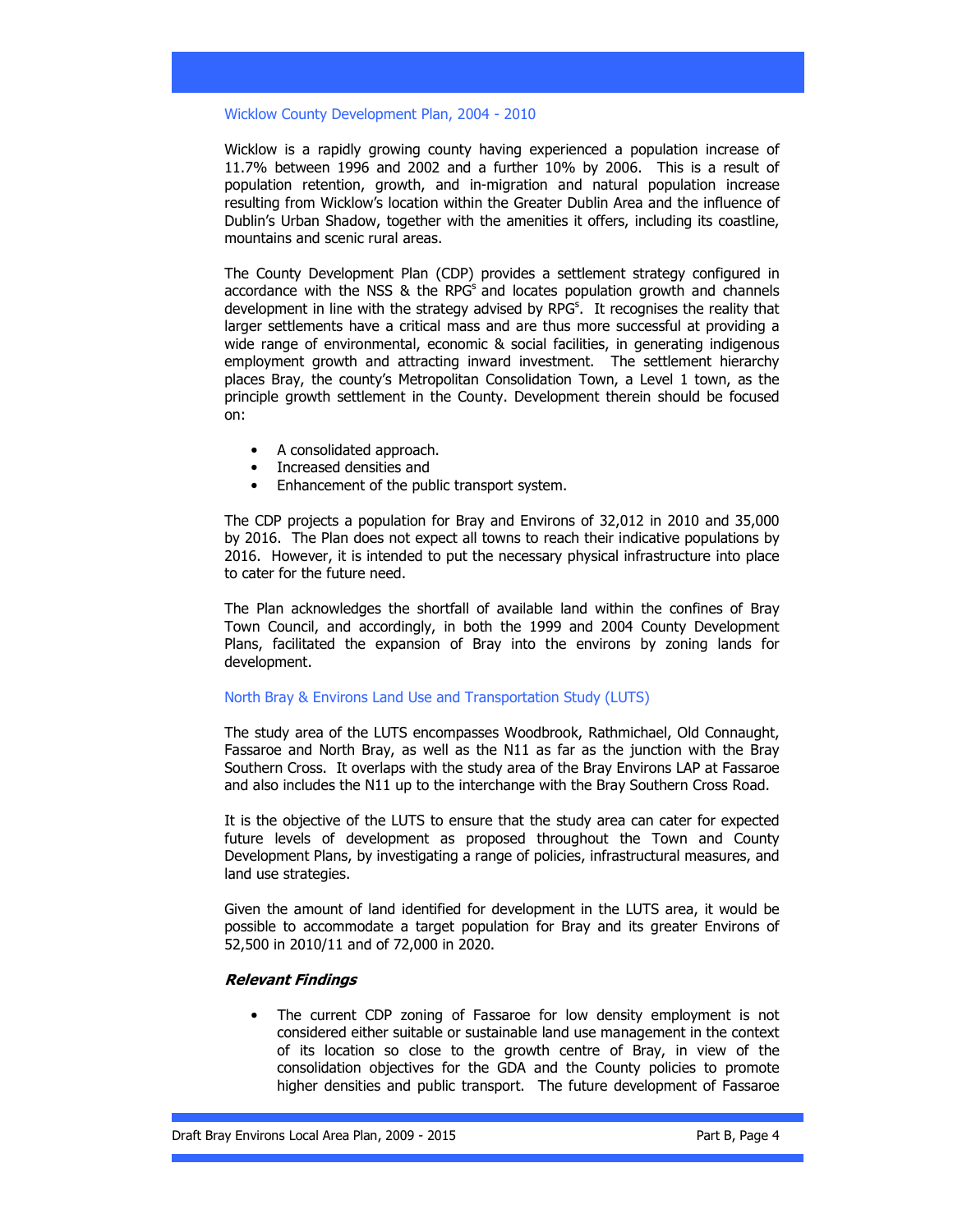will have a key bearing on the development of north Wicklow and south Dun Laoghaire-Rathdown.

- It is recommended to intensify development in Fassaroe and alter the current zoning to facilitate a high density mixed use employment and residential development, so as to improve the viability of high quality public transport infrastructure.
- Given the strategic location of Fassaroe, and the possibility of providing good transport connections, a high degree of employment in this area is desirable without compromising the establishment of a sustainable residential community by facilitating higher residential densities.
- A Rapid Transit Strategy is proposed, incorporating a LUAS extension from Cherrywood to Fassaroe, and a Bus Rapid Transit link from Fassaroe and Old Connaught to Bray Town Centre, including a Park & Ride at Fassaroe.
- The LUTS also recommends a scheme of road improvements focused on improving access into the areas west of the M11, and into Bray Town Centre via the Dublin Road; and the development of a cycle network connecting Fassaroe, Old Connaught, Woodbrook and Rathmichael with Bray Town Centre, Cherrywood and DART.

#### Bray Town Development Plan, 2005 - 2011

The Bray Town Development Plan recognises the strategic location of the town, but also the development pressures that are associated with being located in such close proximity to Dublin.

It is the policy of the Town Council to promote the town's social, economic and cultural growth by building on the town's current strengths and opportunities, but with careful consideration for the development pressures on the town. In particular, the leakage from the town as many people travel outside of Bray for employment purposes, for comparison shopping, and the decline in the town's tourist economy are some of the major challenges to its economic growth and development.

Some of the strategic policy objectives outlined include the aspiration to:

- Promote Bray as a regional centre of economic, social and cultural growth.
- Consolidate the urban form of the town.
- Improve the economic competitiveness of Bray.
- Retain the town's population through providing a sufficient amount of affordable residential units in the town and facilitating the development of infrastructure, services, employment and social opportunities to meet the needs of the population.

Strategically, the Plan has unambiguous regard to the policies and objectives of the NSS and the RPGs. It acknowledges the sustainable development responsibilities conferred by its location within the Metropolitan Area of the GDA.

A number of weaknesses hamper the town's development at the present, including:

Insufficient land to accommodate housing demand.

Draft Bray Environs Local Area Plan, 2009 - 2015 **Part B, Page 5** Part B, Page 5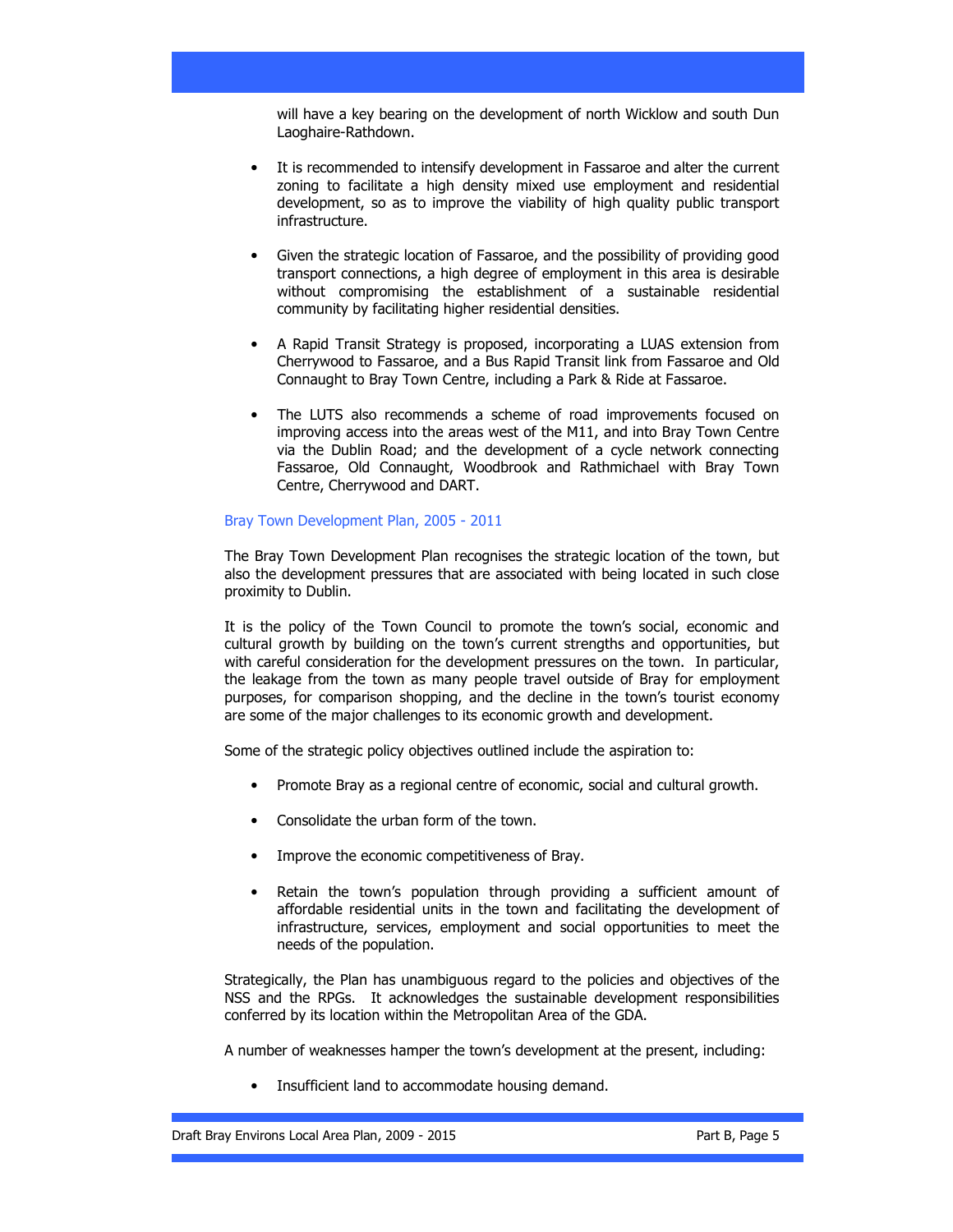- The quantum and quality of the town's retail floorspace lags significantly behind other major town centres.
- The lack of employment opportunities and the lack of available land within the town hampers the potential for large-scale development of employmentgenerating opportunities within the town.
- Development is constrained by a lack of greenfield sites available in the town and by the pattern of the town's existing urban form.
- Increased car use, a lack of routes across the River Dargle and a shortfall of car parking facilities has resulted in traffic congestion and
- Population growth has resulted in increased pressure on the existing social and physical infrastructure.

It is clear from the weaknesses identified by the Bray Town Development Plan that the town will be unable to achieve its strategic policy objectives as set out. To enable Bray Town to fulfil its role as a Metropolitan Consolidation Town it is necessary that the potential of the environs be addressed.

#### Dun Laoghaire-Rathdown County Development Plan, 2005-2011

The Dun Laoghaire-Rathdown administrative area borders Bray town and environs to the north and north-west.

Dun Laoghaire-Rathdown County Development Plan provides for the preparation of a number of Local Area Plans within this area to the north of Bray.

The Woodbrook/Shanganagh Local Area Plan was published in 2006 and will guide the development of two main parcels of land within the Plan area up to 2016. The two main development zones are a 21 hectare Greenfield site to the north of Bray town ('Woodbrook' site) and 11 hectares of former institutional lands located to the south of Shankill village (*'Shanganagh Castle'* site). The Plan area extends to the edge of Bray town to the south and the edge of Shankill to the north. The area is entirely located to the east of the M11. The Plan also incorporates 'greenbelt' lands within its boundary.

In addition, it is an objective of Dun Laoghaire-Rathdown County Council to prepare a Local Area Plan for the village of Old Conna, located to the north of Fassaroe. The pre-draft consultation process for this plan commenced mid September 2008.

## 3.0 SETTLEMENT STRATEGY

### 3.1 Rationale for the Development of the Environs

Bray, constrained as it is, is unable to provide for the proper planning and sustainable development of its area. Therefore, it is recognised that the development area of Bray needs to expand in a planned and managed fashion into the Environs area as envisaged in this draft LAP. The inclusion of development proposals and zoned lands in the Bray Environs, and in particular in the Fassaroe area, in the 1999 and 2004 County Development Plans was in clear recognition of the constraints which restricted the development of the town.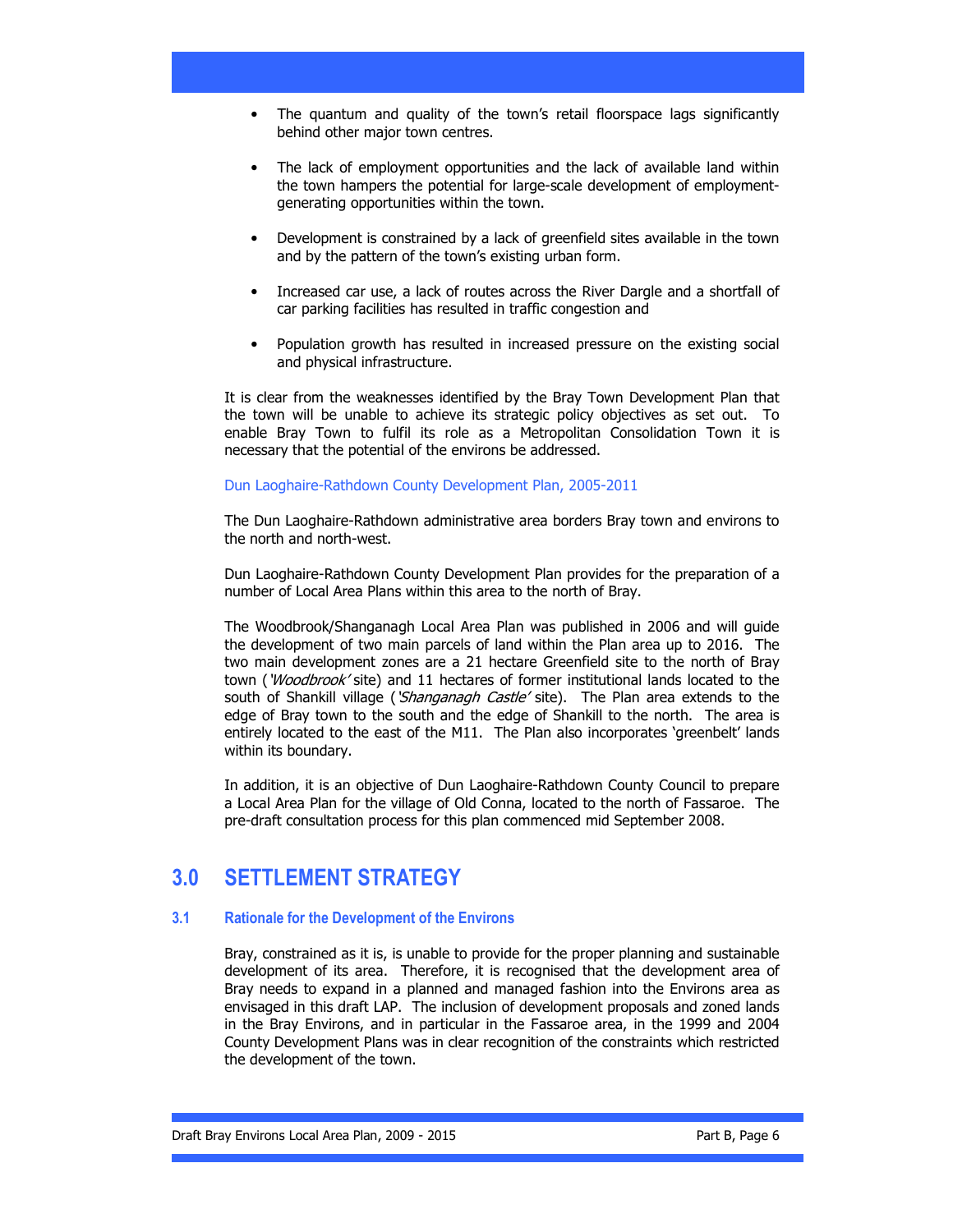Some of the limitations impacting upon the development of Bray can be listed as the administrative boundary of Dun Laoghaire-Rathdown County Council to the north, the shared administrative boundary with Wicklow County Council, the sea to the east, the natural heritage and amenity designations of Bray Head, the Sugar Loaf and Little Sugar Loaf mountains, the Cookstown and Dargle River Valleys, the built heritage of Bray, the lack of available greenfield sites for development purposes within Bray, the limitations imposed by the development of brownfield sites and the necessity in the interests of proper planning and sustainable development to ensure that the coalescence of settlements such as Bray, Greystones, and Enniskerry should not occur. In consideration of these constraints, an analysis of the study area was carried out, resulting in the identification of lands in Fassaroe as being the optimum for development purposes, with limited potential for development in the area surrounding Kilruddery Demesne.

A summary of the findings of the analysis of the greater study area to determine the optimum development locations includes the following:

### Kilmacanogue East

The area east of Kilmacanogue was not considered suitable to accommodate development as the potential lands for development are distant from the existing village, aggravated by the severing impact of the N11, with no access to efficient public transport infrastructure presenting a further locational disadvantage.

### Bray South

Lands to the south of Bray were not considered suitable for high density residential and employment development given their location within an Area of Outstanding Natural Beauty and adjacent to an area that the Minister for DoEHLG has requested for a Special Amenity Area Order to the south. Similar to the lands in Kilmacanogue these designations do not necessarily preclude zoning or future development. However, the 'Bray South' lands appear to be particularly sensitive due to the lands sloping quite significantly up to the Little Sugar Loaf to the south and being in part visible from the Southern Cross Road.

A limited extent of low density development is considered viable on lands within the Kilruddery Demesne, but at a sufficient distance from the Estate House and in close proximity to existing employment and residential development. In addition, other uses identified as viable, such as tourism, on Demesne lands should be located to the edge of the Demesne and uses that are tied to the heritage of the Kilruddery Estate. Scope exists for an element of low density residential development located to the south of and immediately adjoining the existing industrial estate that adjoins the Southern Cross Route.

### Lands to the North and South of the River Dargle

The land south of the Dargle Glen and between the Dargle and Cookstown River is not recommended for future development owing to the sensitivity of the landscape, inappropriate access to the N11 across the Dargle Bridge, inadequate access along small country lanes, and the lack of quality public transport infrastructure.

The majority of the lands to the north of the Dargle Glen and the study area boundary to the south are not identified for substantial development owing to the sensitivity and high amenity of the landscape indicated by environmental designations, the rural character and remoteness from the built-up area and the lack of existing or proposed efficient public transport.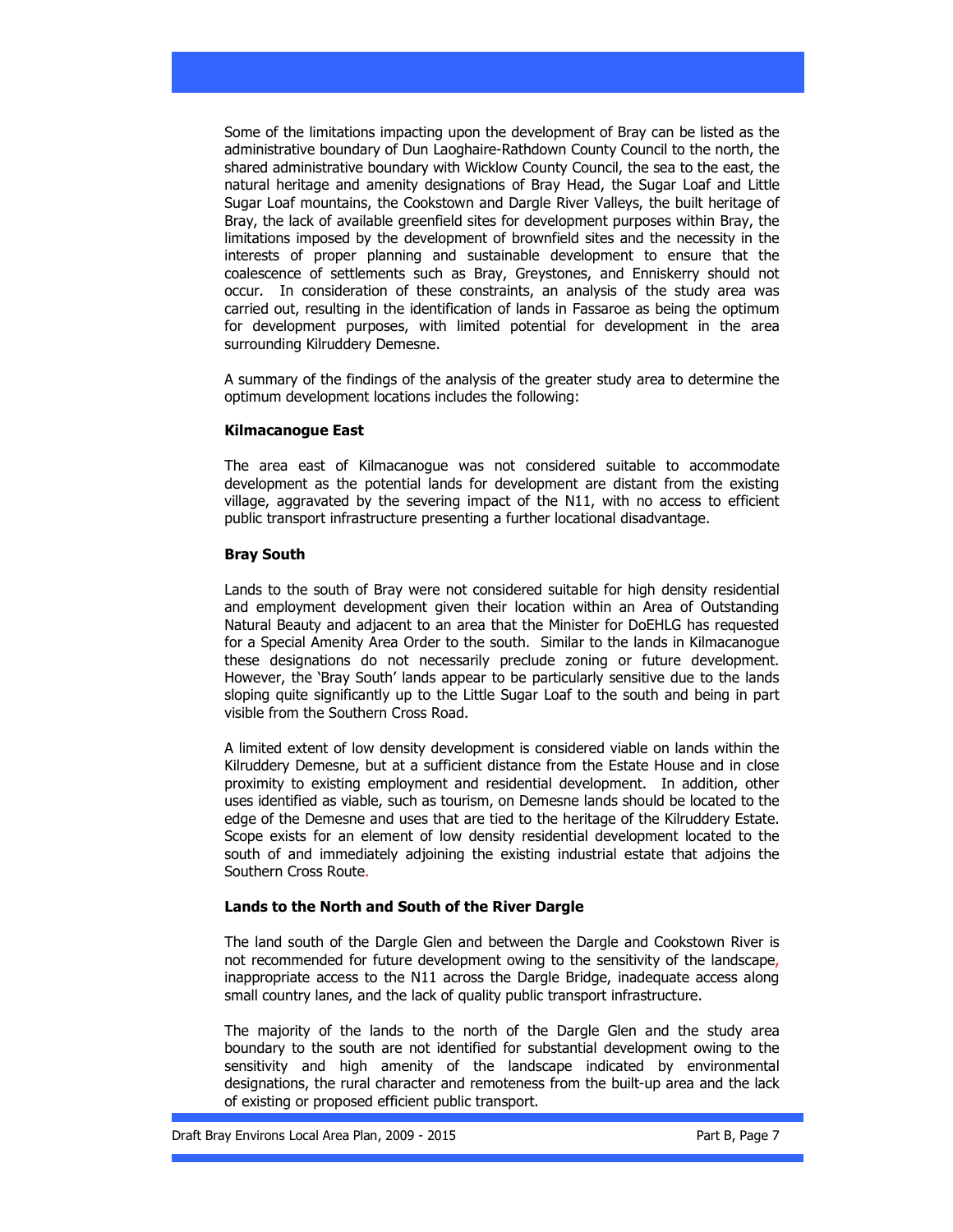#### Fassaroe

The Fassaroe area is located within the Metropolitan Area as designated by the RPGs. These lands have been zoned for development purposes in both the 1999 and 2004 County Development Plans, in clear recognition that the lands are suitable to accommodate the necessary expansion of Bray Town.

Therefore, the Fassaroe area is considered the only location within the Environs of Bray which is suitable to accommodate a significant new population and employment opportunities. In particular, the direct access to the N11 and the M1 motorway, the planned extension of the LUAS to Bray and Fassaroe, and its locational advantage within the Greater Dublin Area, afford the area a strategic advantage by ensuring the sustainability of a greater residential and working population.

Map1 shows the study areas included in the preliminary zoning study.

#### 3.2 Settlement Form

The form of the proposed development in Fassaroe will be informed by existing development, the influence of the sensitive landscape and by the proposed alignment of the LUAS Line. The form of the settlement proposal that has emerged consists of a central, mixed use core of high density development, a number of medium to low density mixed use zones and high density employment zones surrounding the core. Lower density residential and employment zones are located to the edge of the area. A network of roads and linear open spaces intersect throughout the area, with the LUAS Line central to the system of movement and accessibility. The division of the area into Masterplan sectors provides for the emergence of developed areas that are complementary in terms of urban design and land use, with a primary objective being to ensure connectivity between the sectors. The preparation of master plans is imperative to implement this vision.

The form of the proposed development within Kilruddery Demesne was informed by the protected status of the house and its curtilage and the consequent need to uphold the heritage value of the estate. Visual impact was also a consideration, as any development rising towards the Little Sugar Loaf would impact on the amenity and natural heritage value of the landscape. The zones are limited in the extent of development proposed, with low density residential, tourism-related and hotel being the land use types allowable. The resultant development within the estate shall have regard for the house and its curtilage, and not be detrimental to the protected status of the Demesne.

## 4.0 RESIDENTIAL DEVELOPMENT

Though this Plan is for the 6 year period from 2008 to 2014, zoning will be in the context of the population target set in the County Development Plan.

The study area target population has been determined from the available land within Fassaroe and Kilruddery influenced by the application of households and household sizes, excess factor, headroom and housing density.

#### Fassaroe

A target population of 6,660 has been computed. This is calculated on the basis of a density of 85 units per hectare in the high density zones (R1, MU1 and MU2), a density of 50 units per hectare in the medium to low density zone (R2) and an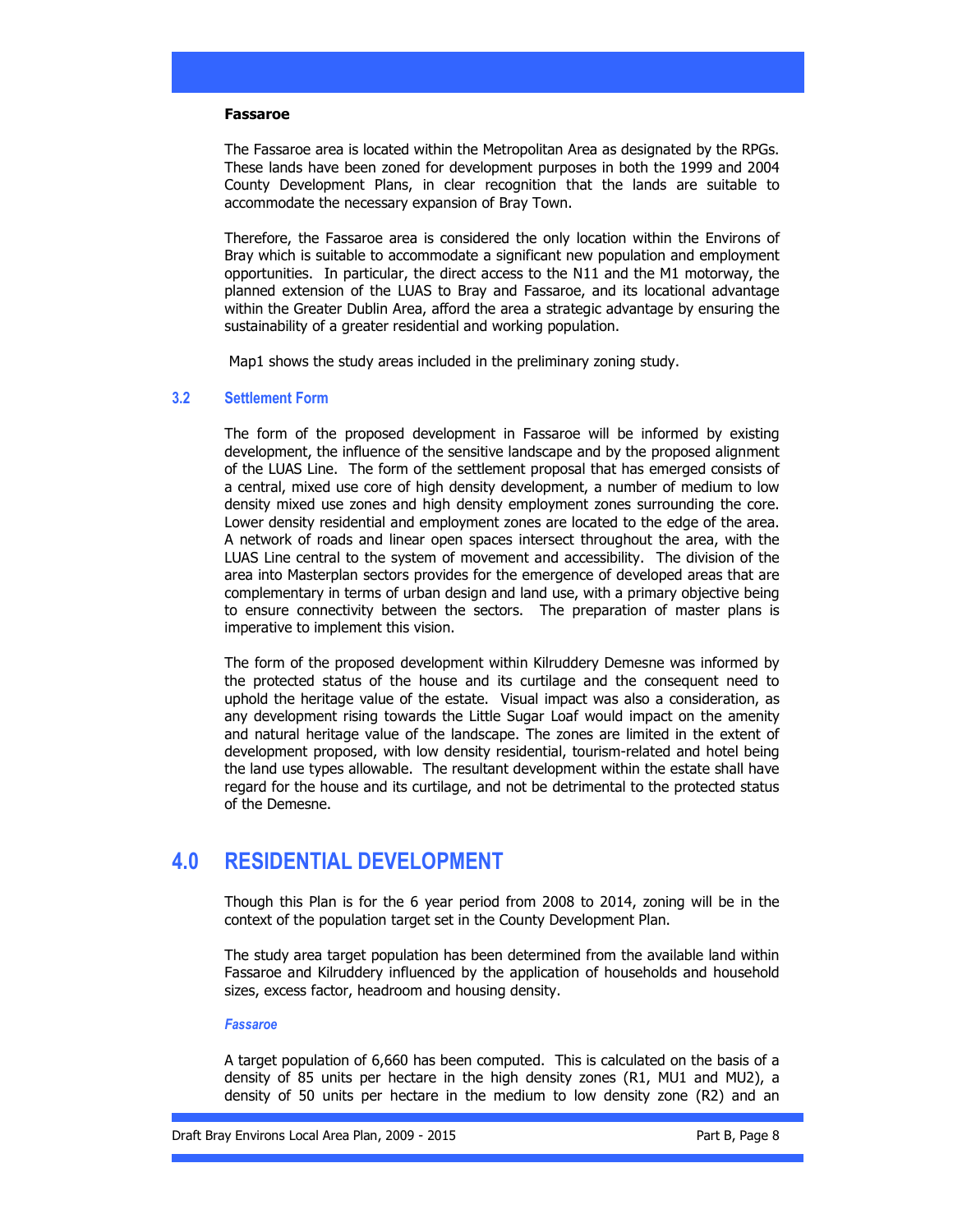average household size of 2.56. Within the mixed use zones, residential is assumed to comprise 15% of the mix in the MU1 zone and 60% of the mix in the MU2 zone. Table 1 below refers to the residential land use scenario for Fassaroe.

|                                        | Ha   | <b>Density</b><br>u/ha | <b>HH Size</b> | <b>Res. Units</b> | <b>Pop Future</b> |
|----------------------------------------|------|------------------------|----------------|-------------------|-------------------|
|                                        | 2.8  | 85                     | 2.56           | 238               | 609               |
| <b>High Density Res</b><br>('R1' Zone) | 1.9  |                        |                | 162               | 413               |
|                                        | 3.0  |                        |                | 255               | 653               |
|                                        | 2.0  |                        | 2.56           | 100               | 256               |
| <b>Medium</b><br>Low<br>$\blacksquare$ | 4.6  | 50                     |                | 230               | 589               |
| <b>Density Res</b><br>(YR2' Zone)      | 3.3  |                        |                | 165               | 422               |
|                                        | 1.5  |                        |                | 75                | 192               |
| <b>Mixed Use 1</b><br>(`MU1′ Zone)     | 5.6  | 85                     | 2.56           | 71                | 183               |
| <b>Mixed Use 2</b><br>(`MU2′ Zone)     | 25.6 |                        |                | 1,306             | 3,342             |
| Total                                  | 50.3 |                        |                | 2,602             | 6,659             |

#### **Table 1** Residential Land Use Scenario for Fassaroe

### **Kilruddery**

Approximately 7.5 hectares of land within the existing Kilruddery Estate is zoned for low density residential development (R4 Zone). This zone permits a density of between 7.5 and 10 units per hectare, with an average household size of 2.56. On this basis a population of between 146 and 195 is proposed. Table 2 below refers.

#### **Table 2** Residential Land Use Scenario for Kilruddery

|                                       | Ha   | <b>Density</b><br>u/ha   | <b>HH Size</b>           | <b>Res. Units</b> | <b>Pop Future</b> |
|---------------------------------------|------|--------------------------|--------------------------|-------------------|-------------------|
| <b>Low Density Res</b><br>('R3' Zone) | 7.56 | $7.5 - 10$               | 2.56                     | $57 - 76$         | $146 - 195$       |
| <b>Total</b>                          | 7.56 | $\overline{\phantom{0}}$ | $\overline{\phantom{a}}$ | $57 - 76$         | $146 - 195$       |

The above calculations therefore propose a target population for the Plan area of approximately 7,000 persons. This is generally in line with the County Development Plan population targets. This quantum of growth is considered justified in the context of the targets set by both the RPGs and the LUTS, and taking into consideration the high quality light rail public transport that will underpin development in the Fassaroe area.

The residential zones proposed had regard to:

- Existing residential amenity.
- The topography of the lands and views of the lower slopes of the Sugar Loaf.
- The presence of environmental sites.
- The protected status of Kilruddery Demesne.
- The location of the lands in proximity to both existing and planned transport infrastructure and
- The proximity of the lands to the mixed use core and the services planned therein.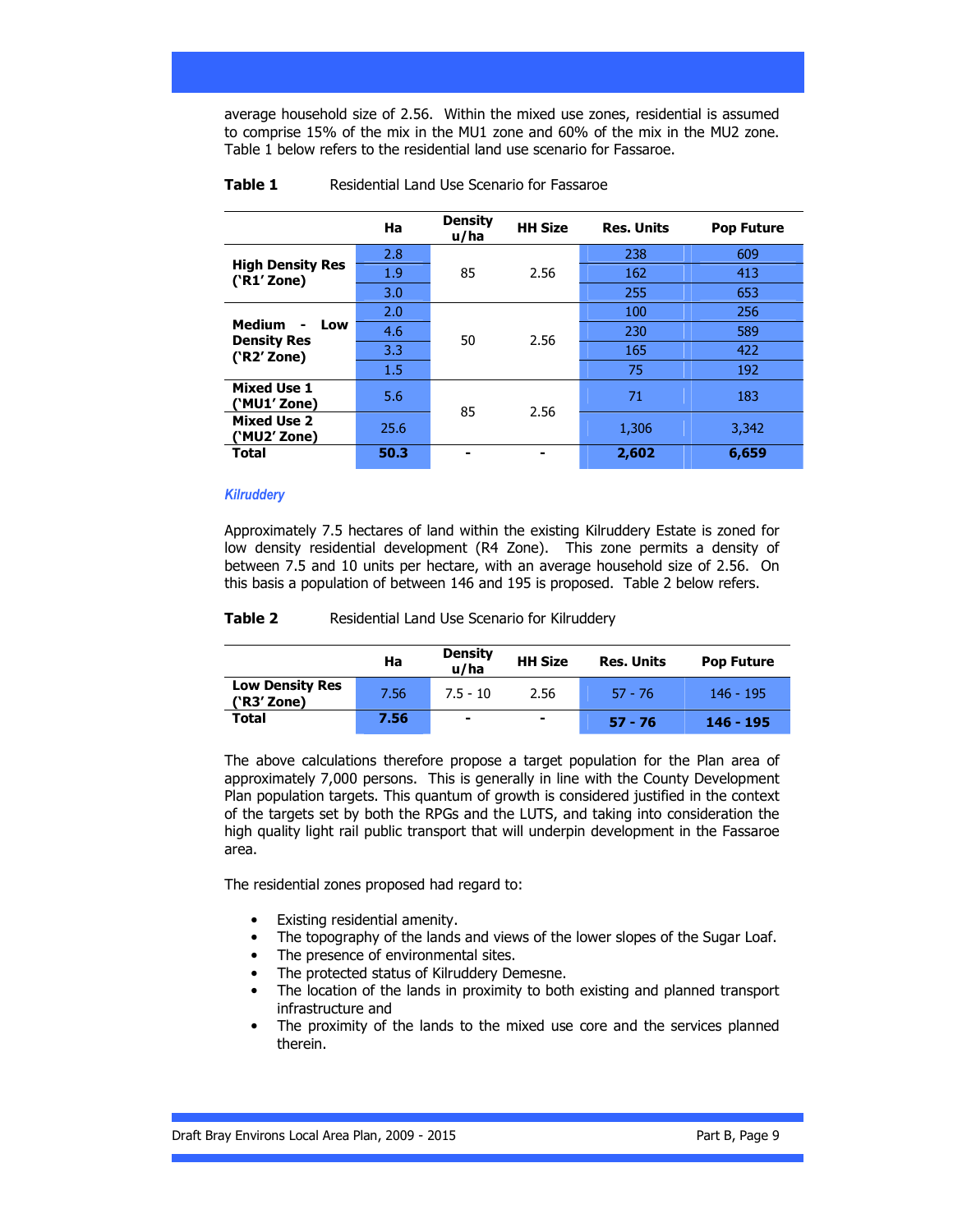#### Policies and Objectives

- Notwithstanding the zoning of land for residential purposes, the Development Management process shall monitor and implement the 2010 and 2016 population targets and shall phase and restrict, where necessary, the granting of residential planning permissions to ensure these targets are not exceeded.
- All planning applications must be accompanied by a sustainability assessment. Innovative design solutions, paying particular attention to environmental sustainability, will be supported subject to compliance with the objectives set out in this Plan and the principles of proper planning and sustainable development.
- Provide for the consolidated and sustainable development of housing within the Plan area, incorporating the necessary physical, social, community and employment infrastructure to match the need of new residents.
- Protect existing residential amenity within the Plan area.
- Facilitate higher residential densities at appropriate locations as per the zoning objectives, subject to a high standard of design, layout and finish.
- Alternative and contemporary designs shall be encouraged (including alternative materials, heights and building forms) to provide for high quality visual diversity, legibility and permeability, subject to the protection of established amenity.
- Provide for a mix of residential types to ensure social integration and to meet the needs of different households, including the special requirements of elderly persons and persons with disabilities.

## 5.0 EMPLOYMENT & ENTERPRISE

The opportunity to create employment zones is imperative to ensure a sustainable approach to development and to support the critical mass proposed for the Plan area, in particular the Fassaroe area. This LAP provides for sufficiently zoned lands within the Plan area, but protects the established employment and office land use existing within Fassaroe at present, including the Greenstar facility and the Roadstone quarry. A number of different zones provide for employment/industrial land use, assuming various plot ratios and employment densities (per sq. m.) within the zones. These zones are E1 (High Density Employment), E2 (Industrial/Business Park); E3 (Warehouse), MU1 (Mixed Use predominantly commercial) and MU2 (Mixed Use predominantly residential including office use).

### Policies and Objectives

- Promote the location of high-density employment uses in locations within or close to the core area and close to public transport nodes within Fassaroe.
- Protect and enhance existing employment within Fassaroe, including the Greenstar waste recycling facility.
- Provide for the development of a tourism/enterprise development on lands within the Kilruddery Demesne. Any proposal for development should be to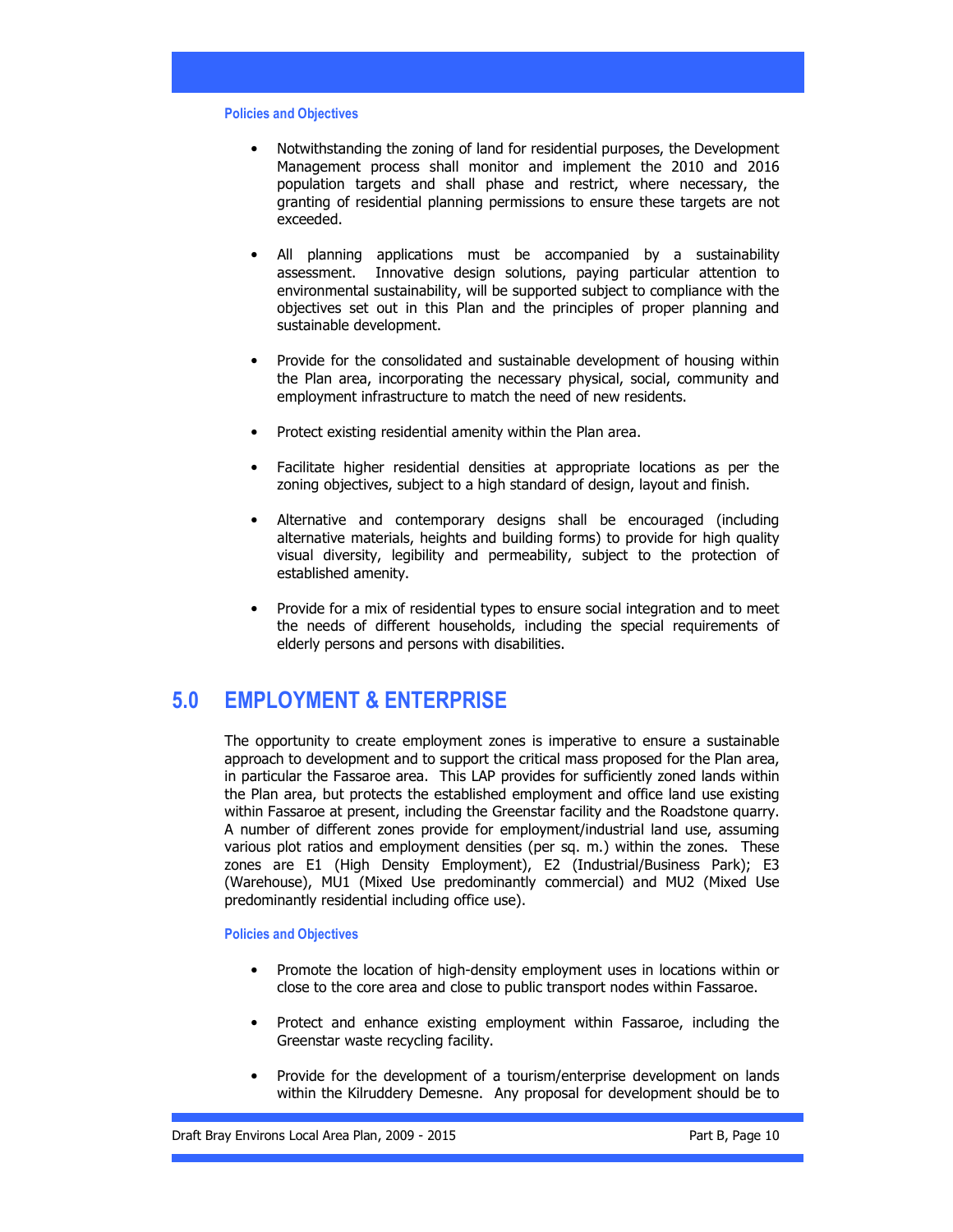a high quality of design and layout, and have particular regard for the surrounding environment and the protected status of the Demesne.

- Provide for the development of a hotel within Kilruddery Demesne located south of the Southern Cross roundabout at the foot of Bray Head.
- The employment component of the MU2 zone shall be located in close proximity to the core.

## 6.0 RETAIL

In order to develop a sustainable settlement centre at Fassaroe, a level of quality retail facilities must be provided commensurate with new population levels. The provision of such facilities, particularly convenience facilities, will help establish a sustainable neighbourhood within Fassaroe, in line with the land use zoning objectives set out in this Plan and the overarching policy of reducing unsustainable travel patterns by retaining a critical mass of land use activities. Ultimately, the retail element proposed within the Plan area shall not detract from the vitality and viability of Bray Town Centre.

The quantum of retail floor space proposed is informed by the Retail Planning Guidelines and the Retail Strategy for the Greater Dublin Area, 2008 - 2016, and the provisions of the Wicklow County Development Plan.

The Retail Strategy for the Greater Dublin Area (GDA), 2008 - 2016 promotes the provision of easily accessible retail facilities within a central area, supported by community and civic functions. The Retail Strategy for the GDA defines a Neighbourhood Centre as comprising a supermarket or discount food store of between 1,000 and 2,500 sq. m., with a limited range of supporting shops and retail services. The Strategy also envisages community facilities and health clinics grouped within a neighbourhood centre to create a focus for the local population. This approach is in keeping with the Retail Planning Guidelines.

Having regard to the target resident population of 7,000 persons, it is estimated that there could be available expenditure of c. €23.5m for convenience goods and €36m for comparison goods in the plan area catchment in 2016<sup>1</sup>. This equates to c. 1,600 sq. m. of convenience floor space and c. 5,500 sq. m. comparison floor space<sup>2</sup>. Furthermore, the working population from within the Local Plan area and population from outside the immediate environs will also create a demand for retail and retail services. In this regard, this plan will allow for sufficient convenience retail floor space to absorb all of the convenience spend but, in order to safeguard the comparison function of Bray town, the comparison offer allowable will be limited to c. 25% of the available expenditure. This combined retail offer will then be larger than a neighbourhood centre.

A district centre is thus provided for within the core MU1 zone, comprising up to 4,000 sq. m. of gross retail area, of which no more than 2,000 sq. m. gross would be dedicated to convenience retailing, with the remainder made up of comparison retail/services/non-food outlets. These are 'guideline' figures only. The final scale

Draft Bray Environs Local Area Plan, 2009 - 2015 **Part B, Page 11** Part B, Page 11

 $\overline{a}$ 

<sup>1</sup> Derived from CSO / ESRI data (expressed in 2004 prices) – approx €3,355 per capita expenditure of convenience goods and €5,117 per capita expenditure of comparison goods

<sup>&</sup>lt;sup>2</sup> Based on turnover of €14,552/sqm convenience and €6,600/sqm comparison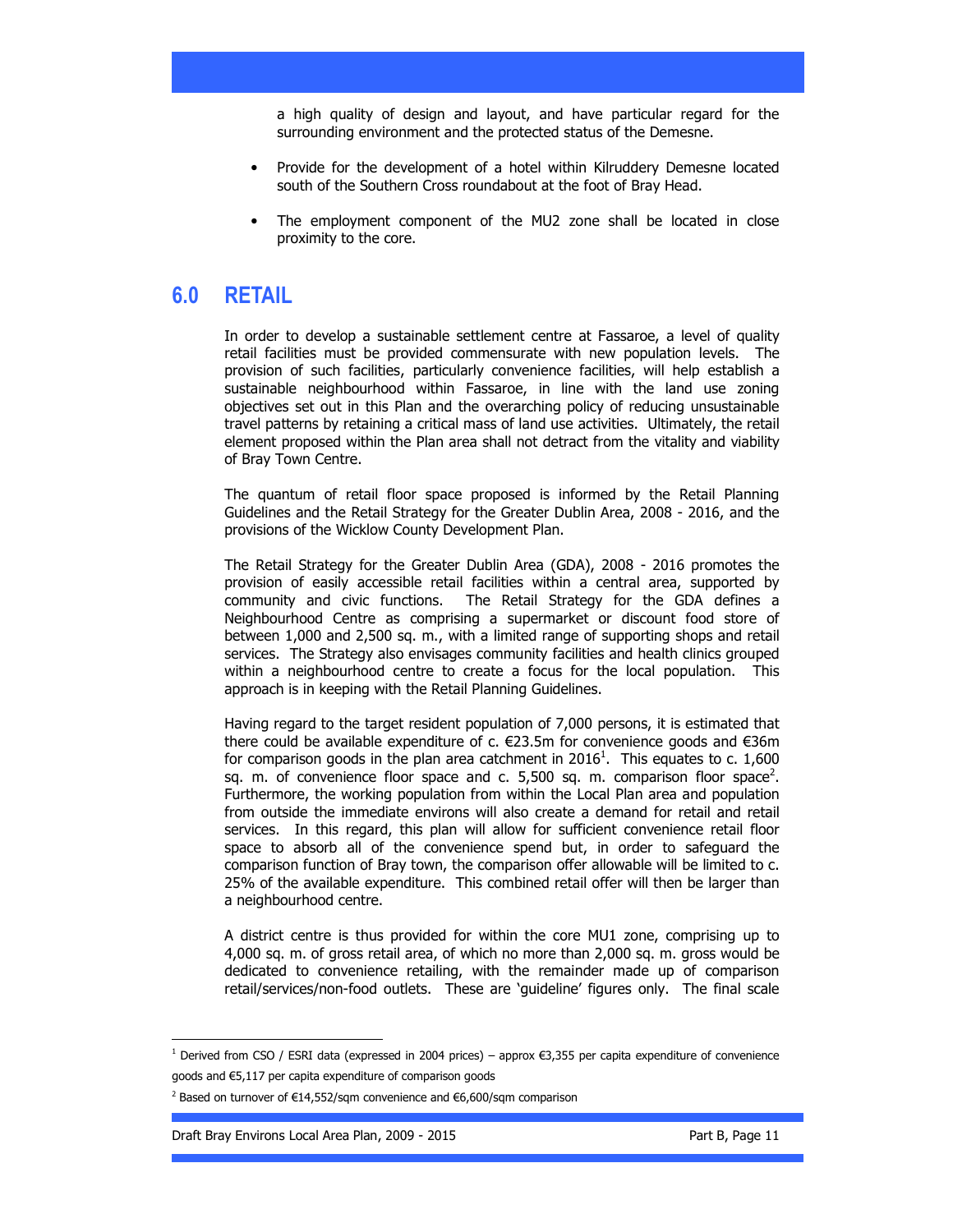and breakdown on the district centre will be determined following full Retail impact Assessment.

Having regard to the geographical spread of the Fassaroe area, there is a need for further small-scale neighbourhood local centres that would provide a top-up shopping function, in particular in the north-east and north-west sectors. Typically, these may comprise a small convenience outlet and local shops/services. Proposals in this regard would be assessed on their merits and subject to the protection of the identified function of the district centre and to the protection of residential amenity.

### Policies and Objectives

- Within the core, retail/service use will be encouraged at street level to provide for a vibrant neighbourhood centre.
- Provide for small-scale retail facilities outside the core, subject to the protection of the identified neighbourhood centres and residential amenity.

## 7.0 SOCIAL & COMMUNITY INFRASTRUCTURE

The provision of social and community infrastructure, including recreation and amenity facilities, is an important aspect of any new development to ensure a high quality of residential amenity. The provision of community facilities will assist in providing an integrated, serviced Plan area. Recreation and amenity facilities include both indoor and outdoor facilities, and include active and passive amenity space.

The required standards for the new community at Fassaroe and elsewhere within the Plan area have been established on the basis of the standards contained within the County Development Plan and other published Council standards, such as the 'Policy Document: Open Space Standards'. In accordance with the policies and objectives of these, 2.4 ha of open space is required per 1,000 population. Of this, 1.6 ha shall be active open space and 0.8 ha shall be passive open space.

The policies and objectives below refer.

### Policies and Objectives

- Provide a District Park of 23 hectares within Fassaroe. The Park will consist of both active and passive open space, and include such facilities as outdoor playing pitches and other sports facilities for adults and children. This park will be sufficiently sized and laid out in order to accommodate both active and passive open space areas. The park will provide for recreational amenity requirements of the Fassaroe area, and for Bray town and the wider environs.
- At local neighbourhood level, facilities such as community meeting space and equipped play space/ informal youth hardcourt areas shall be provided. Community Meeting Space should be clustered with other local level development such as primary schools and neighbourhood retail, while approximately 5.6 ha of equipped play space/informal youth areas shall be dispersed throughout the Plan area.
- A minimum of c. 3 ha shall be reserved for the provision of 2 no. primary schools within the Fassaroe area. It is a specific objective to provide a  $1 \times 12$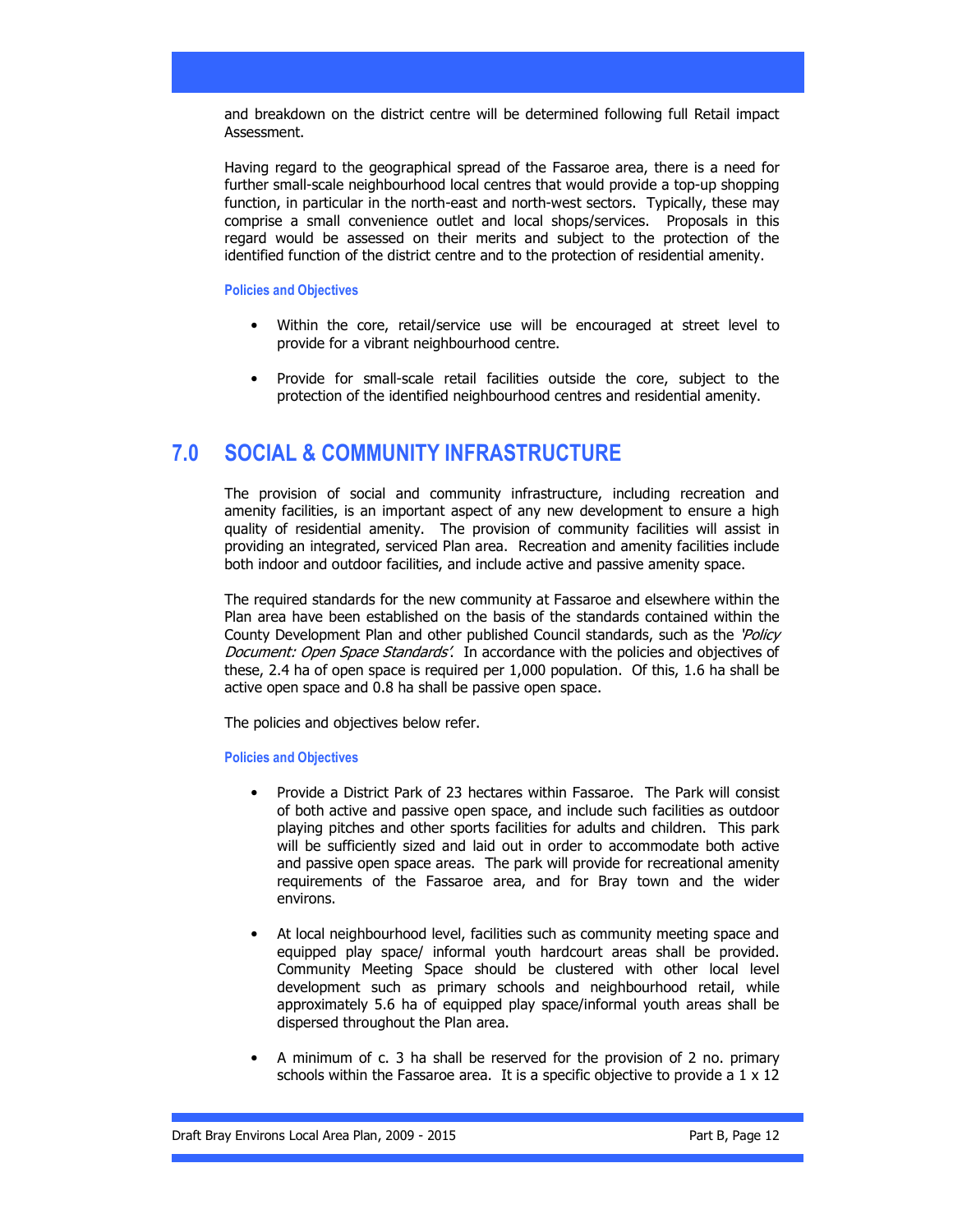classroom primary school requiring c. 1.2 ha, and a 1 x 24 school classroom requiring 1.6 ha located within the north-west/south-east sectors ( Map 6).

- A site of c. 5 ha shall be reserved for the purpose of providing a post-primary school to cater for up to 1,000 pupils. The secondary school is envisaged to be provided within the core.
- All significant developments within the Mixed Use zones (MU1 and MU2) shall be required to provide appropriate community facilities, to be determined through consultation with the Community & Enterprise Section of Wicklow County Council, including such facilities as a library, childcare facilities, medical centre etc. In particular, a large community facility shall be provided in the core area of Fassaroe.
- Provide a greenbelt zone to the south of Fassaroe to protect the visual amenity of the area, and to act as a transition zone between the Plan area and unzoned lands to the south.
- Provide linear parks though the extent of zoned lands in both Fassaroe and Kilruddery Demesne as indicated on the relevant land use maps 4 & 5. A minimum width of 20 metres should be provided for this type of open space.
- All new public amenity areas shall be provided with safe pedestrian routes, as well as appropriate lighting and furniture.
- Provide for the appropriate amount of childcare facilities within residential zones, in accordance with Childcare Facilities Guidelines. Appropriate childcare facilities should also be provided within employment zones.
- 15% of play/open space land shall be provided in residential areas in excess of the requirements set out above.

## 8.0 TRAFFIC & TRANSPORTATION

The transport vision for the Local Area comprising Fassaroe and Kilruddery is to improve accessibility to the area by supporting improvements to the existing road and public transport infrastructure and by encouraging the use of sustainable modes of transport such as walking and cycling. It is the aim of this Plan to support improvements to local infrastructure which will improve connectivity between the Local Area and Bray Town Centre as well as improving linkages to the Greater Dublin Area.

#### Policies and Objectives

### **Transport**

- Promote sustainable travel patterns from new development through appropriate land use mixes and providing high levels of accessibility, by ensuring good permeability within the development and connectivity to surrounding areas.
- Ensure traffic calming principles are adopted as a design dynamic of new developments.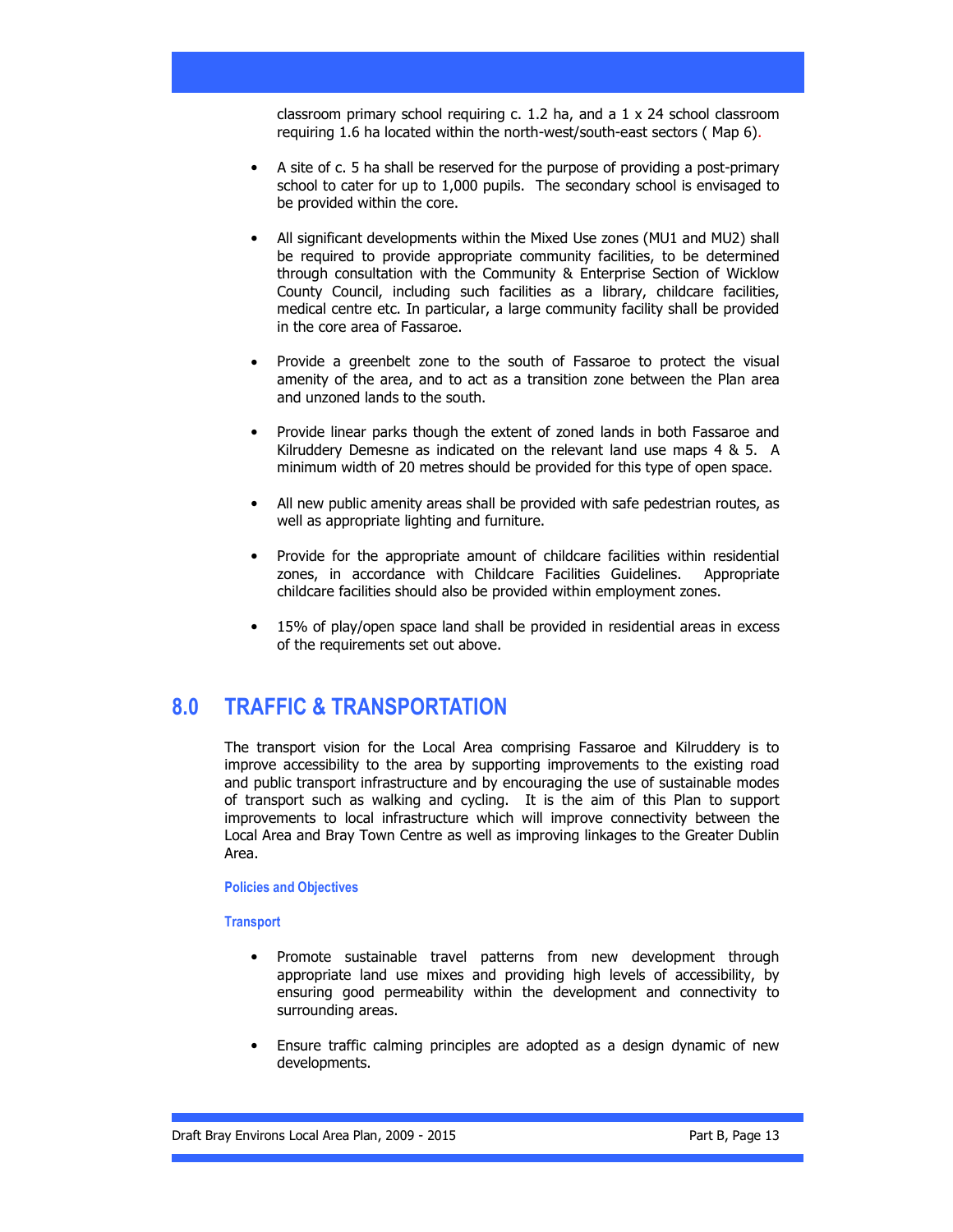#### Roads

- Ensure sufficient land is reserved to provide for an east west link road known as Ballyman Link Road from the N11 to Ballyman.
- Provide for a Western Link Road to connect Fassaroe with Old Connaught. It is intended that the bridge over the valley be designed to accommodate vehicular, pedestrian, cyclist and LUAS related traffic.

#### Public Transport

- Facilitate and support the Railway Procurement Agency (RPA) in works relating to the provision of LUAS services in Fassaroe.
- Ensure Park and Ride car parking, bus parking and bicycle spaces are provided at the LUAS stops to facilitate interchange between the various modes of transport. This will assist in providing an integrated public transport network.
- A site of c. 6 ha shall be reserved for the provision of a LUAS Park and Ride facility within the core area.
- A site shall be reserved for a LUAS stabling depot within the south-west sector including a land reservation for park and ride.

#### Pedestrian and Cyclist

- Encourage and promote cycling and walking
- Walking and cycling routes, along rivers and through all green space areas, shall be provided throughout the areas designated for development to ensure permeability within both Fassaroe and Kilruddery.
- Provide adequate lighting along pedestrian and cycling routes.
- Improve pedestrian facilities on existing and proposed linkages through the provision of formal pedestrian crossings that are suitable for mobility impaired road users.

## 9.0 PUBLIC SERVICES INFRASTRUCTURE

It is the aim of the Council to provide a potable water supply and adequate wastewater treatment facilities to cater for the proposed development of the LAP lands at Fassaroe and Kilruddery.

Policies and Objectives

### Water Supply

- Development will not be permitted unless adequate water supply can be provided.
- Investigate the possibility of constructing and source a location for a new high level reservoir to serve the Kilruddery area and provide additional supply to the Bray Town area.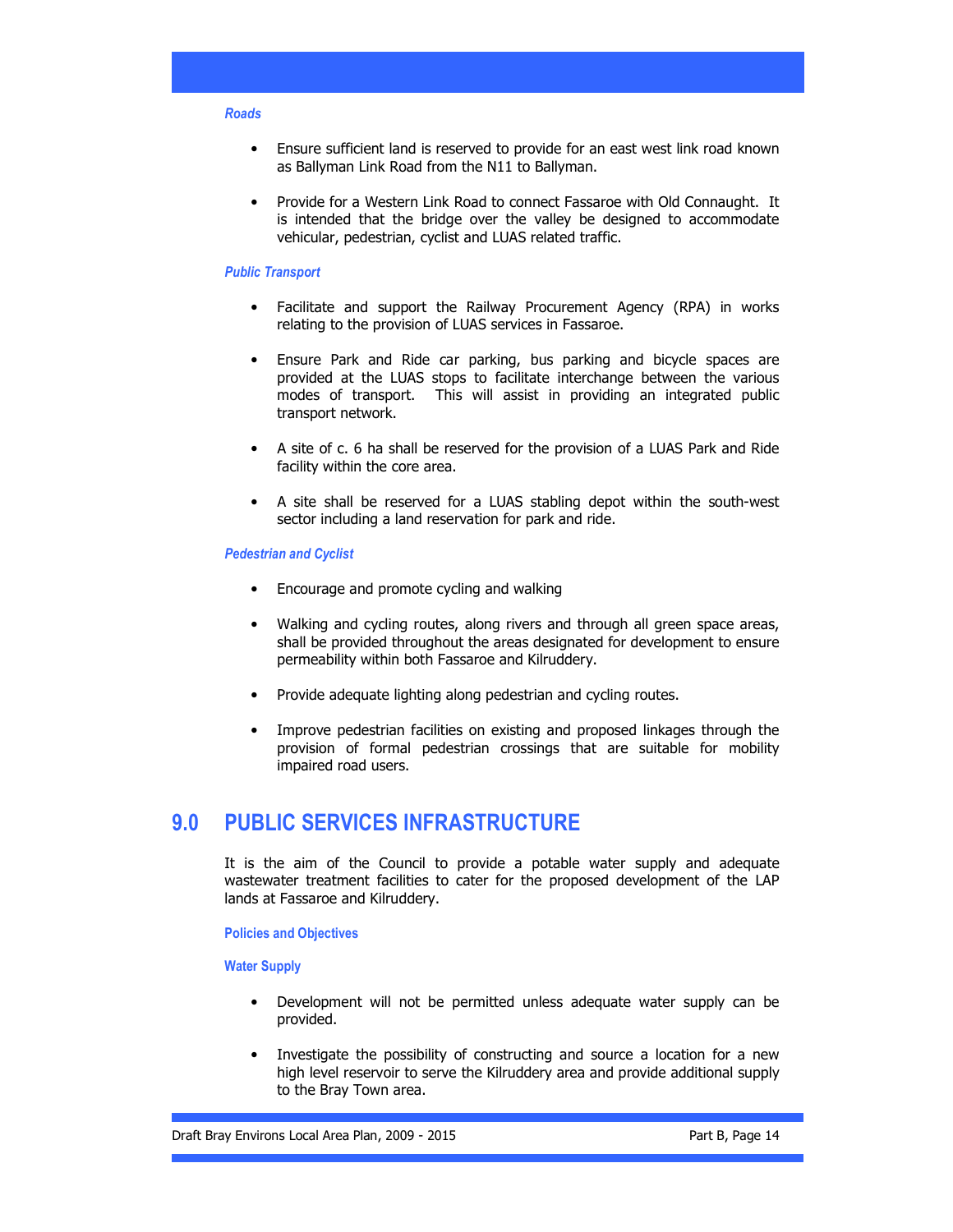• Support the use of water saving systems including rainwater harvesting and greywater recycling on all new developments.

### Waste & Surface Water

- Development will not be permitted unless collection and treatment capacity can be provided.
- Ensure the implementation of Sustainable Urban Drainage Networks (SUDS) and compliance with the Greater Dublin Strategic Drainage Study (GDSDS) within developments.
- Implement strict surface water discharge allowances from proposed development sites and encourage the use of attenuation measures to reduce surface water run off from proposed development sites to reduce the cumulative loading on the surface water network.
- Ensure that applications for a development are supported by a flood risk assessment where possible flood risk is identified.

#### Energy, Communication & Recycling Networks

- To support and facilitate the provision of improved energy supplies and telecommunication networks to the area in order to support economic and social development.
- Facilitate the provision of 'Bring Centres' in suitable locations to encourage recycling of waste materials.

## 10.0 BUILT & CULTURAL HERITAGE

#### Built heritage

The preservation of the built and cultural heritage within the Plan area is a key aim of this Plan. The protection of the character and integrity of the identified protected structures within the area is paramount, especially in the context of proposed development zones in close proximity. The structures afforded protected status within the Plan area are set out in Table 3 below.

**Table 3** Protected Structures within the Bray Environs Plan Area

| <b>Reference</b><br>No. | <b>Structure</b>                           | <b>Description</b>                                                                                                                                                                         |
|-------------------------|--------------------------------------------|--------------------------------------------------------------------------------------------------------------------------------------------------------------------------------------------|
| $03-32$                 | Fassaroe Country House,<br>Dargle Valley   | Three-bay, two-storey villa with painted<br>rendering, raised quoins, hipped roof with<br>eaves, pedimented, ionic porch. A house of<br>circa 1820, attributed to Sir Richard<br>Morrison. |
| $03 - 33$               | Church of Ireland, Kilcroney               | Late-19th Century, four-bay,<br>single-cell<br>church with west tower with buttresses and<br>broach spire.                                                                                 |
| $03 - 34$               | St. Valery Country House,<br>Dargle Valley | Early, gothic-revival house of circa 1810,<br>with a crenellated tower at the south end                                                                                                    |

Draft Bray Environs Local Area Plan, 2009 - 2015 **Part B, Page 15** Part B, Page 15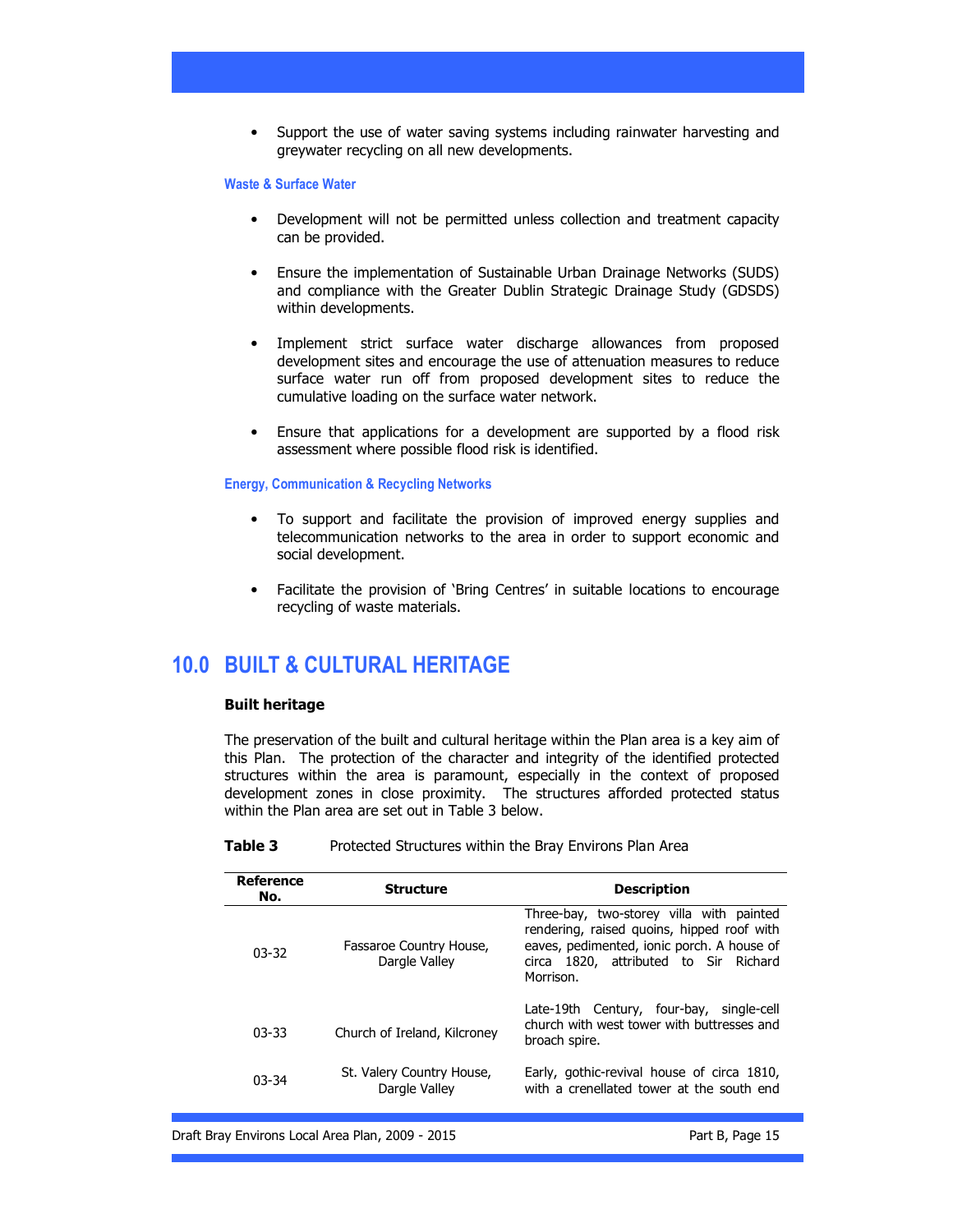| $03 - 35$ | Kilcroney House, Kilcroney                              | Extensive, tudor gothic-revival house of<br>circa 1850 designed by Daniel Robertson<br>for Dr Lloyd, Provost of Trinity. It is built of<br>granite ashlar with transom and mullioned<br>windows, drip labels, crenellations, gables<br>and pinnacles. On the right-hand side is a<br>four-stage tower and out offices which are<br>designed to look like the main house. |
|-----------|---------------------------------------------------------|--------------------------------------------------------------------------------------------------------------------------------------------------------------------------------------------------------------------------------------------------------------------------------------------------------------------------------------------------------------------------|
| $03 - 36$ | Dargle Glen House, Formerly<br>the Legardine Restaurant | An elaborate, thatched house in the<br>manner of a Cottage Ornee. This house<br>was the residence of Sir Basil and Lady<br>Goulding at which stage it had been<br>redesigned by Michael Scott and Partners.                                                                                                                                                              |
| $08 - 33$ | Kilruddery House, Kilruddery                            | Important early-19th Century house by<br>William Vitruvius Morrison now partially<br>truncated. The exterior is tudor-gothic<br>revival and the interior a lush neo-<br>classicism.<br>Large<br>conservatory<br>and<br>extensive out-offices and stables. Garden<br>layout dating from the seventeenth<br>Century.                                                       |
| $08-34$   | Kilruddery Entrance Gates,<br>Kilruddery                | Entrance gates and piers designed<br>by<br>William Morrison.                                                                                                                                                                                                                                                                                                             |

and a large, pointed, mullioned window.

Attributed to Sir Richard Morrison.

#### Source: Wicklow County Development Plan, 2004 - 2010

The policies and objectives set out below aim to ensure the protection of the built heritage within the Bray Environs Plan area.

#### Policies and Objectives

- Protect the built and cultural heritage of Kilruddery Demesne.
- Proposals for the development of the Kilruddery Demesne shall, as part of the masterplan, outline how the proposal fits with the estate and the objectives for its conservation
- At masterplan stage all recorded monuments in the study area shall be listed and mapped, including St. Valery's Cross and Fassaroe Castle. Pre-development archaeological testing surveying, monitoring and recording shall be carried out as appropriate, where proposals for development occur in the vicinity of known Archaeological sites.

### Natural heritage

 The Natural Heritage flora and fauna of the LAP areas are rich in diversity. Detailed information in this regard is included in the Environmental Report that accompanies this plan.

Kilruddery estates Natural Heritage contains mixed broadleaf woodland and coniferous woodland and arable land with a good mixture of scrub and hedgerows. The Fassaroe area is more diverse and includes mixed agricultural land, river valleys, wooded areas, trees and quarried areas. The Ballyman Glen is a candidate SAC selected for alkaline fen and petrifying springs, both habitats listed on Annex I of the EU Habitats Directive. It is important particularly for orchid species and also consists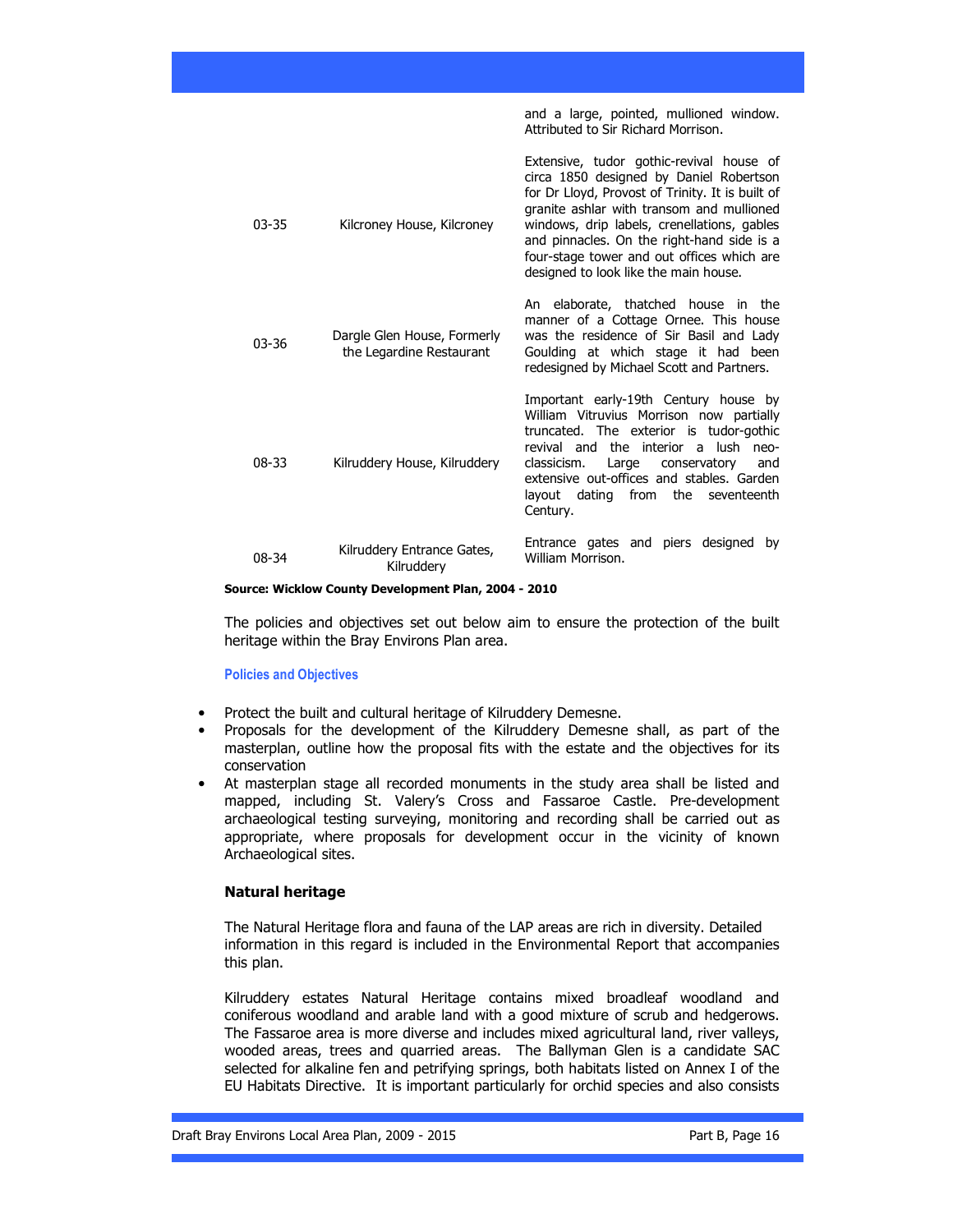of wet woodland, scrub and broadleaf woodland. The Dargle River Valley is a proposed Natural Heritage Area of importance as a wooded habitat.

The main channel of the Dargle River is designated as a salmonid watercourse protected under Annex 2 of the Habitats directive. There is a high possibility of the presence of Otters, another protected species.

The study area contains individual specimen trees and groups of trees of considerable environmental, landscape and amenity value

#### Policies and Objectives

- Wicklow County Council shall ensure the protection of existing ecological corridors including rivers, streams, hedgerows, trees, wooded areas, scrub and traditional stone walls. All proposals for development shall be required to identify all ecological corridors, assess the impact of the proposal on these and set out detailed mitigation measures to offset any negative impact.
- The council shall ensure the protection of all trees of environmental, landscape and amenity value. Proposals which require the felling of these trees to facilitate development shall be discouraged.
- All proposals for development will be required to submit a tree impact assessment and mitigation plans as part of the master planning application.
- Buffer zones shall be put in place along watercourses to conserve the ecological value of these areas and to enhance their role as green corridors. Where open space zoning is proposed along watercourses masterplan criteria shall actively strive to conserve and enhance biodiversity.

## 11.0 LANDSCAPE AND NATURAL & VISUAL AMENITY

The Plan area is rich in natural and visual amenity with a number of environmental designations, including Proposed Natural Heritage Areas (NHA), Candidate Special Areas of Conservation (SAC), Area of Outstanding Natural Beauty (AONB), a Special Amenity Area Order (SAAO), Greenbelts, and Protected Views and Prospects. The presence of such areas within the Plan boundary demands a sensitive and considered approach to development. The County Wicklow Development Plan also designates Areas of Geological and Geomorphological Interest. There are a number of trees and groups of trees considered for preservation.

The lands are bounded to the north and south by the Ballyman Glen and the Dargle River Valley respectively, as such, it is bounded by a natural environment that ranges in importance from a locally significant status to that of Special Area of Conservation, and which provides a natural development boundary and source of open space. The network of public open spaces and green corridors within the area are linked to these boundaries.

The fall of the land eastwards into the Dargle Valley provides an opportunity to provide higher density and larger mass on the eastern side of the upper part of Fassaroe, while to the far western area, a lower skyline and roofline of buildings will be required. The visual prominence of the town centre presents the opportunity to provide Fassaroe with a strong visual identity, whilst allowing for a practical link with Old Conna to the north via the Ballyman Glen Bridge.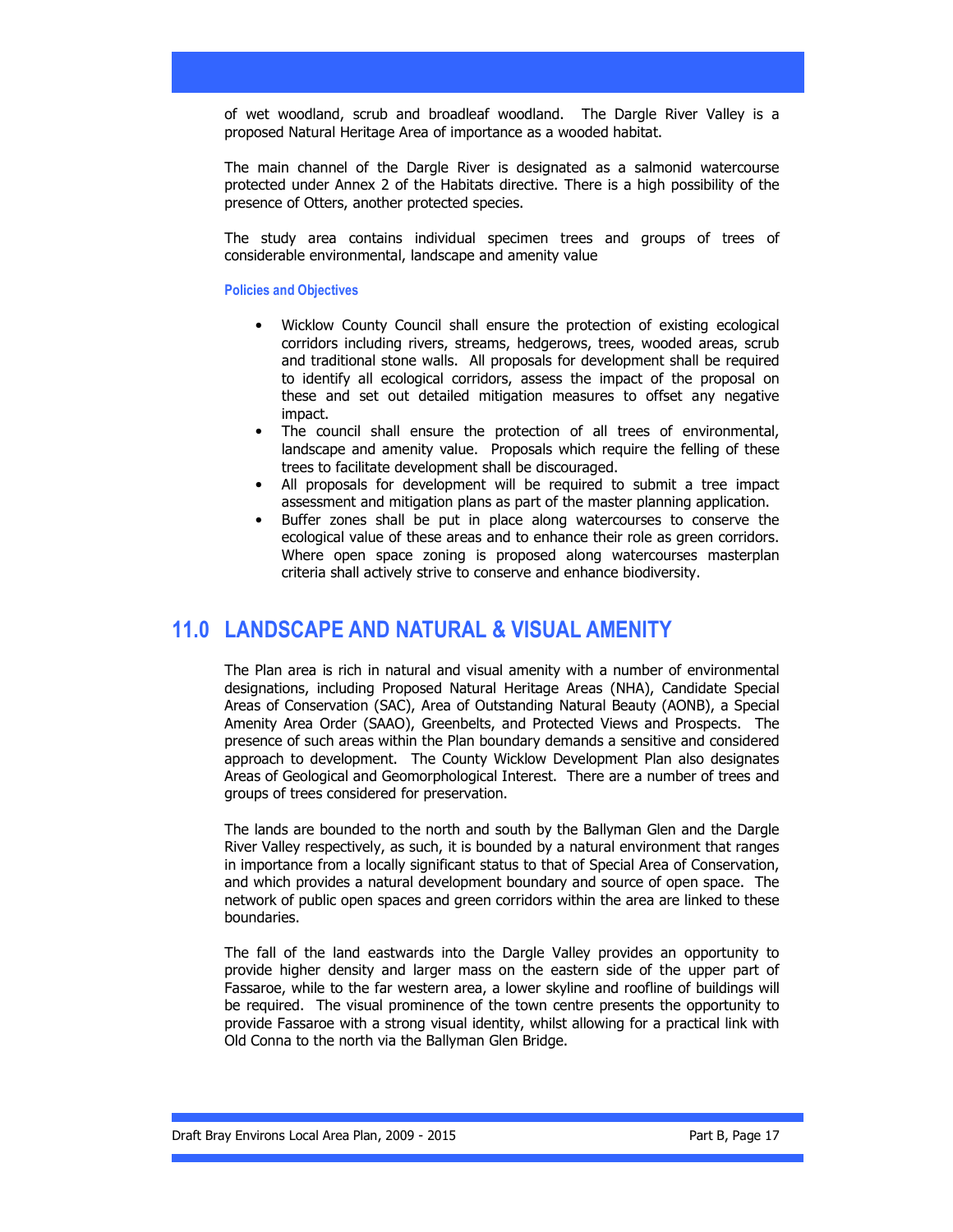#### Policies and Objectives

- To have regard to the existing landscape and visual character in the context of the developments proposed.
- Protect views or prospects of special amenity value.
- Protect the value and amenity of designated areas.
- Create a network of public open space to ensure the maintenance of views across the lands from Carrigolan and the Sugar Loaf Mountain.
- Protect the integrity of the Ballyman Glen and the Dargle and Cookstown River Valleys.
- The masterplan shall be subject to enhanced requirements in terms of visual impact assessment, integration of the design into the surrounding landscape, and use of appropriate tree planting and landscaping, predominantly of native species.
- The design and landscaping of all open spaces shall demonstrate best practice in terms of identifying local biodiversity value, retaining riparian vegetation, avoidance of disturbance to wildlife and promoting active biodiversity enhancement.
- Development proposals shall be accompanied by a visual impact assessment demonstrating that landscape impacts have been anticipated to a level consistent with the sensitivity of the landscape.

## 12.0 URBAN DESIGN

A number of fundamental principles contribute to the design strategy necessary to achieve optimum sustainable development patterns for Bray Environs. The broad guidance set out hereunder while applicable to Fassaroe also contains components of relevance to Kilruddery.

The aim of urban design is to provide a sequentially integrated and harmonious diversity of spatial structure and land use function that enriches experience and satisfies the need for identity, variety and security. This is achieved through a hierarchical formation and punctuation of spaces with buildings and/or landscape in response to the type and importance of the uses involved and incorporates integrated land use and transportation best practice. It necessitates an appropriate response to the existing site and context, turning weaknesses into opportunities while taking advantage of strengths.

The components of urban design used to realise the above may include:

- Urban character reflecting land use.
- Edges responding to different interface conditions such as roads, alternative land use, rural landscape/strategic open space and environmental designations.
- Streets formed by continuous building forms.
- Public spaces to provide a sense of place for public gathering.
- Linkages, both physical and visual, whether streets, public ways, footpaths, cycle ways or structured views and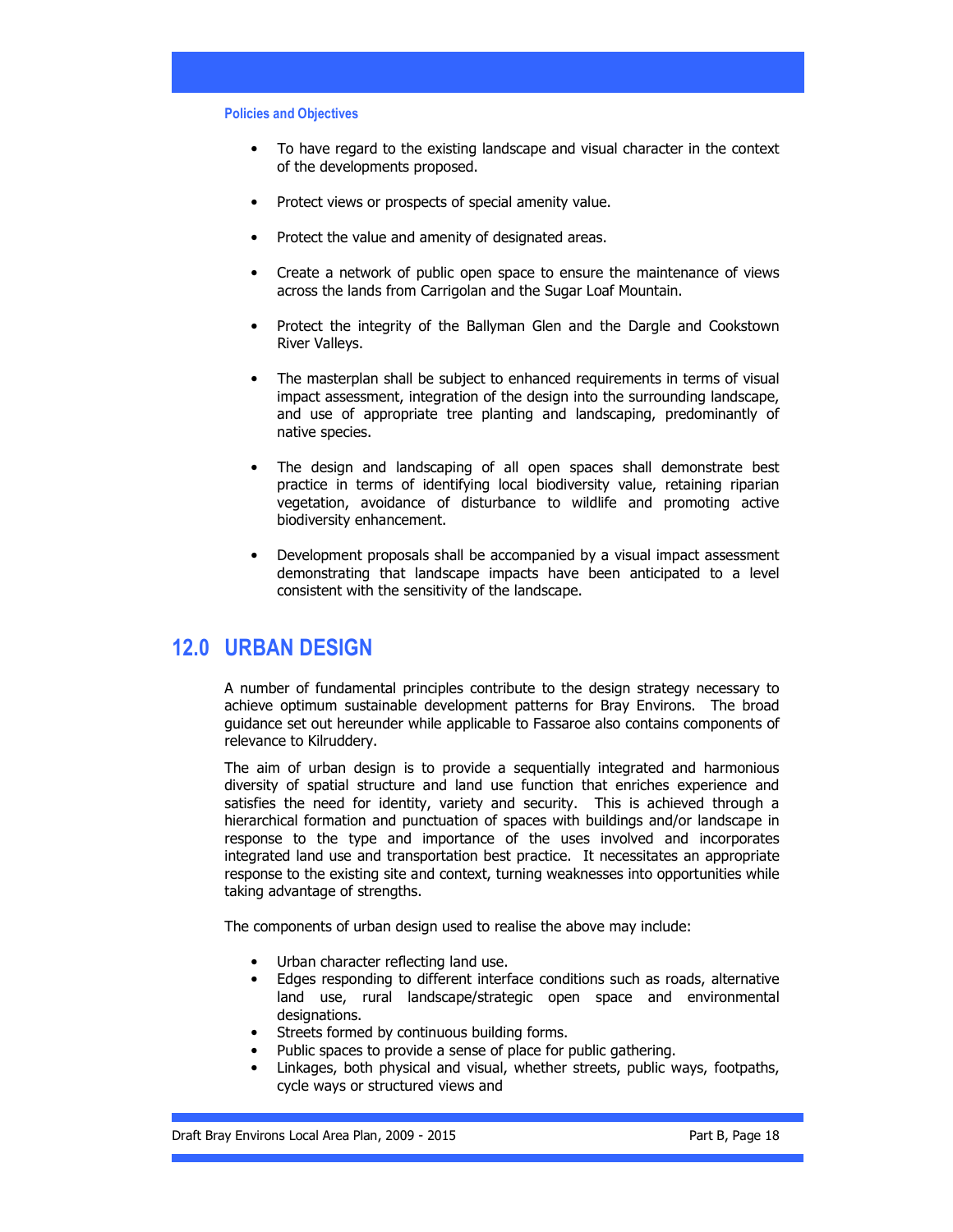• Landmarks such as buildings or landscape elements.

There are a number of well established urban design principles. Those applicable to this exercise are:

- Character a place with its own identity. To promote scale and character in townscape and landscape by responding to and reinforcing locally distinctive opportunities.
- Continuity & Enclosure an environment where public and private spaces are clearly distinguished.
- Quality of Public Spaces to promote public spaces and routes that are attractive, safe, uncluttered and work effectively for all.
- Ease of Movement/Permeability to promote local permeability by making places connect with each other and easy to move through, putting people before traffic and integrating land use and transport.
- Legibility to promote development that provides spatial, building and hierarchical recognisable routes, intersections and landmarks to assist orientation and facilitate clarity of movement.

The plan shall have regard to:

- The aims, components and principles of good urban design and
- 'Draft Sustainable Residential Development in Urban Areas and the Departments Urban Design Manual - A best practice guide' Department of the Environment, Heritage and Local Government, 2008.

## 13.0 LAND USE ZONING OBJECTIVES

The purpose of land use zoning objectives is to indicate the Council's intentions for all lands in the Plan area. The various land use zones and their objectives are identified on the land use zoning maps attached to this Plan. The land use zoning objectives and the associated vision for each zone are as follows:

Fassaroe is very clearly identified as the primary development centre within the Plan area, with a significant extent of development proposed. The vision for Fassaroe is of an area that is integrated, compact, efficient and sustainable with the necessary community, social, employment, retail and recreational facilities providing good linkages within the area and with Bray Town and the wider GDA.

Kilruddery Demesne is the second focus of development within the Plan area, albeit to a limited extent. The vision for Kilruddery and its Demesne is to allow for a limited extent of development, in a considered and sensitive way that maintains the character, integrity and protected status of the House and its Demesne.

Land use zoning objectives, vision and indicative uses are listed in the following:

## Existing Residential (RE)

- **Objective:** To protect and improve existing residential amenity while allowing for infill development that reflects the established character of the area in which it is located.
- **Vision:** To ensure that any new development conforms to County Development Plan standards, the provisions of this LAP and that development reflects the prevailing density and character of its

Draft Bray Environs Local Area Plan, 2009 - 2015 **Part B, Page 19** Part B, Page 19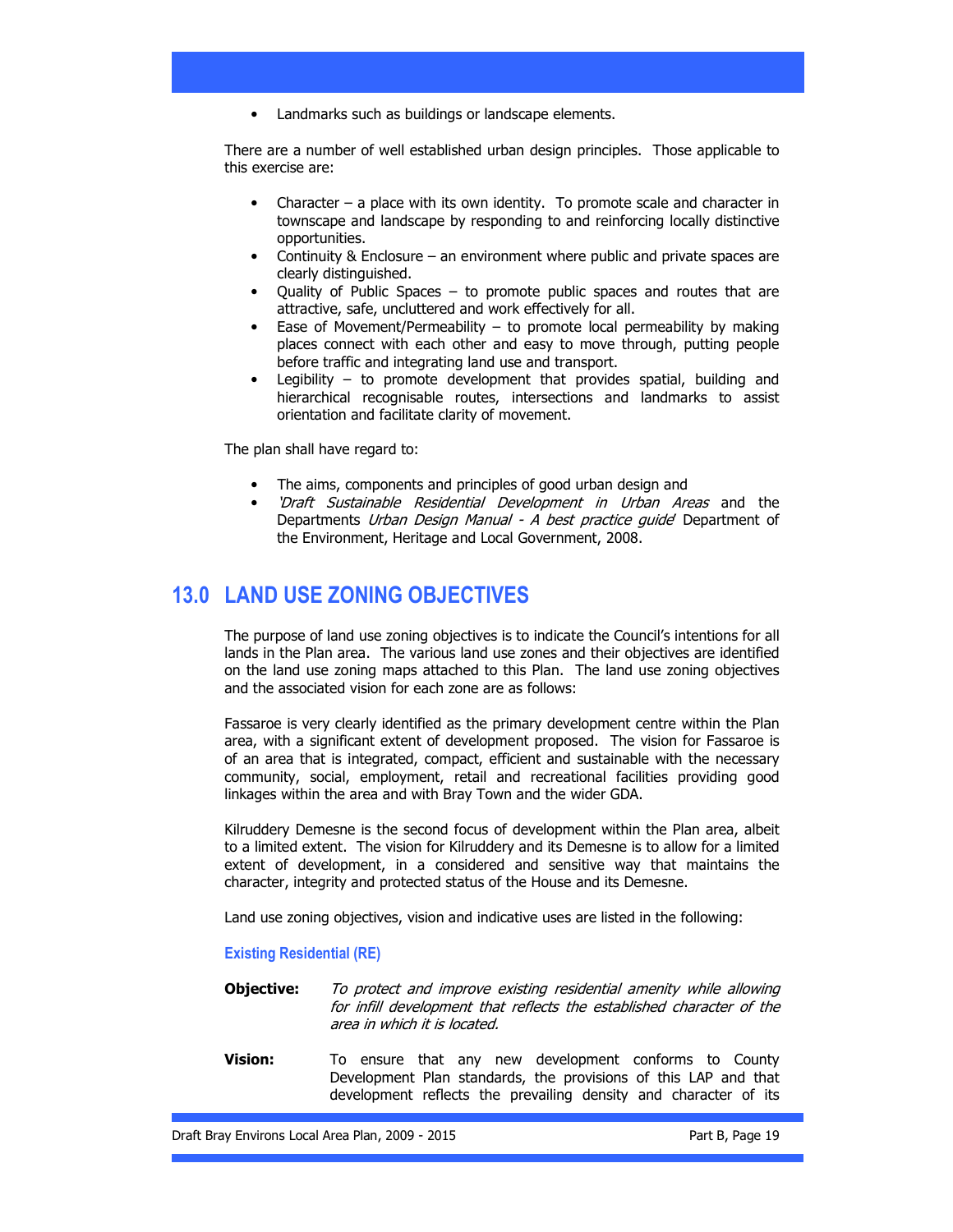immediate surroundings. Development shall have a minimal impact on existing residential amenity.

Such Residential Uses include: housing, open space, community facilities, homebased economic activity, utility installations and ancillary development, other residential uses in accordance with the County Development Plan and the provisions of this LAP.

### New Residential - High Density (R1)

- Objective: To provide for new high density residential development, subject to the provision of the necessary infrastructure.
- **Vision:** To ensure that the proposed high density residential development is undertaken in a sustainable manner and that in particular regard is had to the provision and accessibility of social and community infrastructure.
- Such Residential Uses include: housing, open space, community facilities, homebased economic activity, utility installations and ancillary development, other residential uses in accordance with the County Development Plan and the provisions of this LAP.

#### New Residential - Medium to Low Density (R2)

- **Objective:** To provide for new medium to low density residential development, subject to the provision of the necessary
- **Vision:** To ensure that the proposed medium to low density residential development is undertaken in a sustainable manner and that in particular regard is had to the provision and accessibility of social and community infrastructure.
- Such Residential Uses include: housing, open space, community facilities, homebased economic activity, utility installations and ancillary development, other residential uses in accordance with the County Development Plan and the provisions of this LAP.

### New Residential - Low Density (R3)

- **Objective:** To provide for new low density residential development, subject to the provision of the necessary infrastructure and which respects the protected structure status of the established and sensitive character of the Kilruddery Demesne.
- **Vision:** To provide for residential development within Kilruddery Demesne lands and thereby facilitate, the sustainable development of Kilruddery House and grounds and the demand for low density residential development.
- Such Residential Uses include: housing, open space, community facilities, other residential uses in accordance with the County Development Plan and this LAP.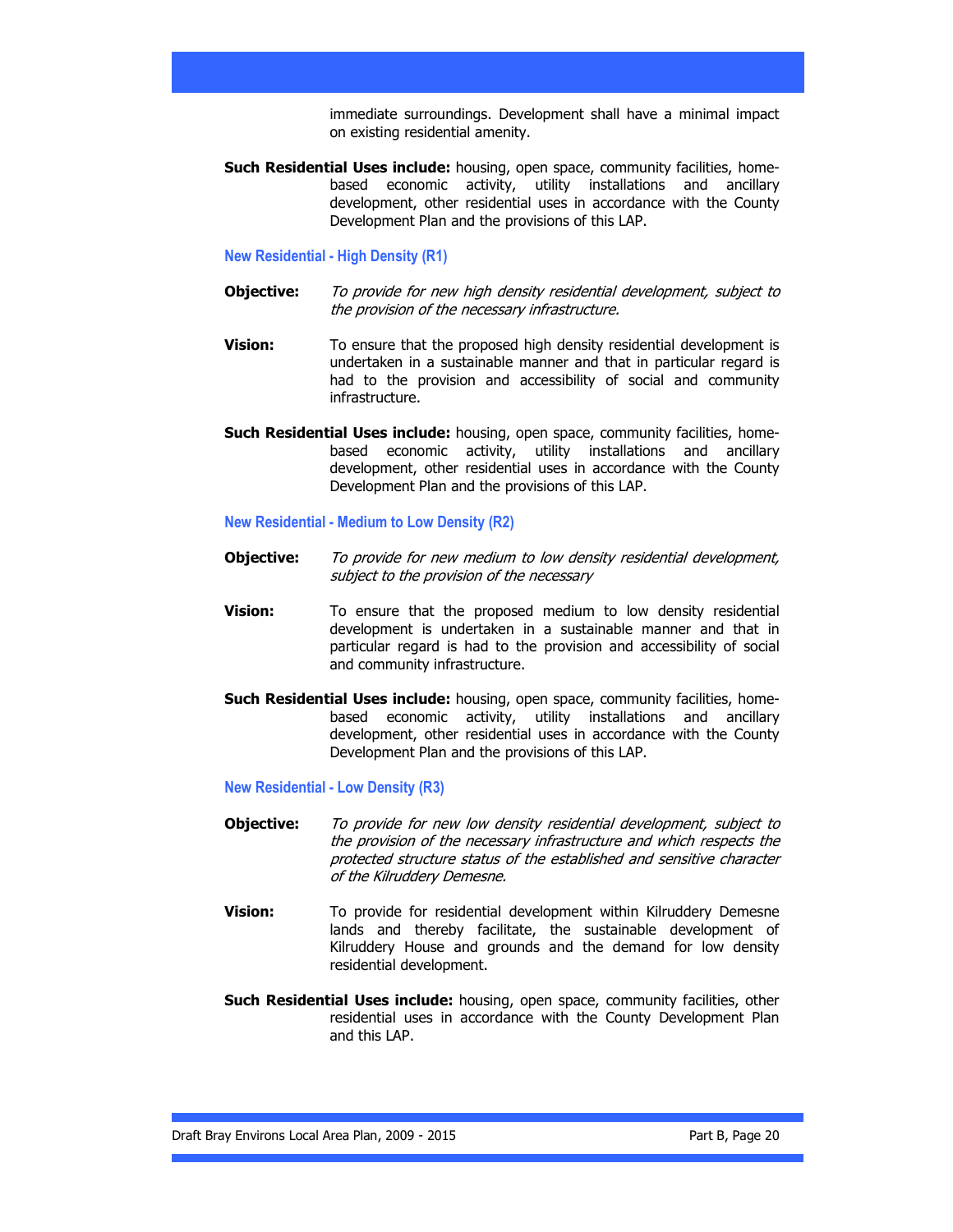Mixed Use 1- Predominantly Commercial (MU1)

- **Objective:** To provide for the development of a vibrant, 24 hour occupied high density mixed use, residential area including retail, commercial, office and civic use, social and community uses and to promote strong urban design concepts within the core area, to identify and promote urban design concepts and linkages between town centre activity areas and the wider development area subject to the preparation and agreement of a Masterplan for the wider sector.
- **Vision:** This zoning objective seeks to establish a vibrant District Centre to meet the strategic needs of Bray Environs in a manner that achieves a successful and dynamic urban environment. The aim is to develop a centre for Fassaroe that meets the needs of the local resident and employee population proposed for the area. The zone will provide for the employment, retail, services, community, and limited residential function, of Fassaroe core through an appropriate and sustainable mix of uses. The mix and balance of uses shall promote a vibrant day and evening time environment. It shall ensure priority for pedestrians and cyclists and link the area to the wider region through an accessible transport network.
- Such Town Centre Uses include: retail, health, restaurants, sufficient residential development (to ensure the passive security of the zone), commercial, office, community infrastructure, in accordance with the County Development Plan and the provisions of this LAP.

#### Mixed Use 2- Predominantly Residential (MU2)

- **Objective:** To provide for the development of a medium to low density mixed use area, including residential, commercial/office civic, and social and community uses and to promote strong urban design concepts. To identify, and promote urban design concepts and linkages between town centre activity areas, subject to the preparation and agreement of a Masterplan.
- **Vision:** This zoning objective seeks to establish a predominantly residential area including a mixed use office and residential component. Where the MU2 zone adjoins the core MU1 zone, the mixed use office and residential element of this zone shall be located adjoining the MU1 core area and it shall serve as a transitional subzone providing legible movement from the mixed use core to the outer residential area of the zone, that shall include social and community infrastructure.
- Such Mixed Uses include: residential, office/commercial, community infrastructure and utility installations in accordance with the provisions of the CDP and this LAP.

#### Employment 1 - High Density Employment (E1)

- **Objective:** To provide for economic development, enterprise and employment.
- **Vision:** Employment areas are intended to create, areas containing a range of employment uses within a well-designed and attractive setting that would supply employment opportunities for the Environs area and its hinterland.

Draft Bray Environs Local Area Plan, 2009 - 2015 **Part B, Page 21** Part B, Page 21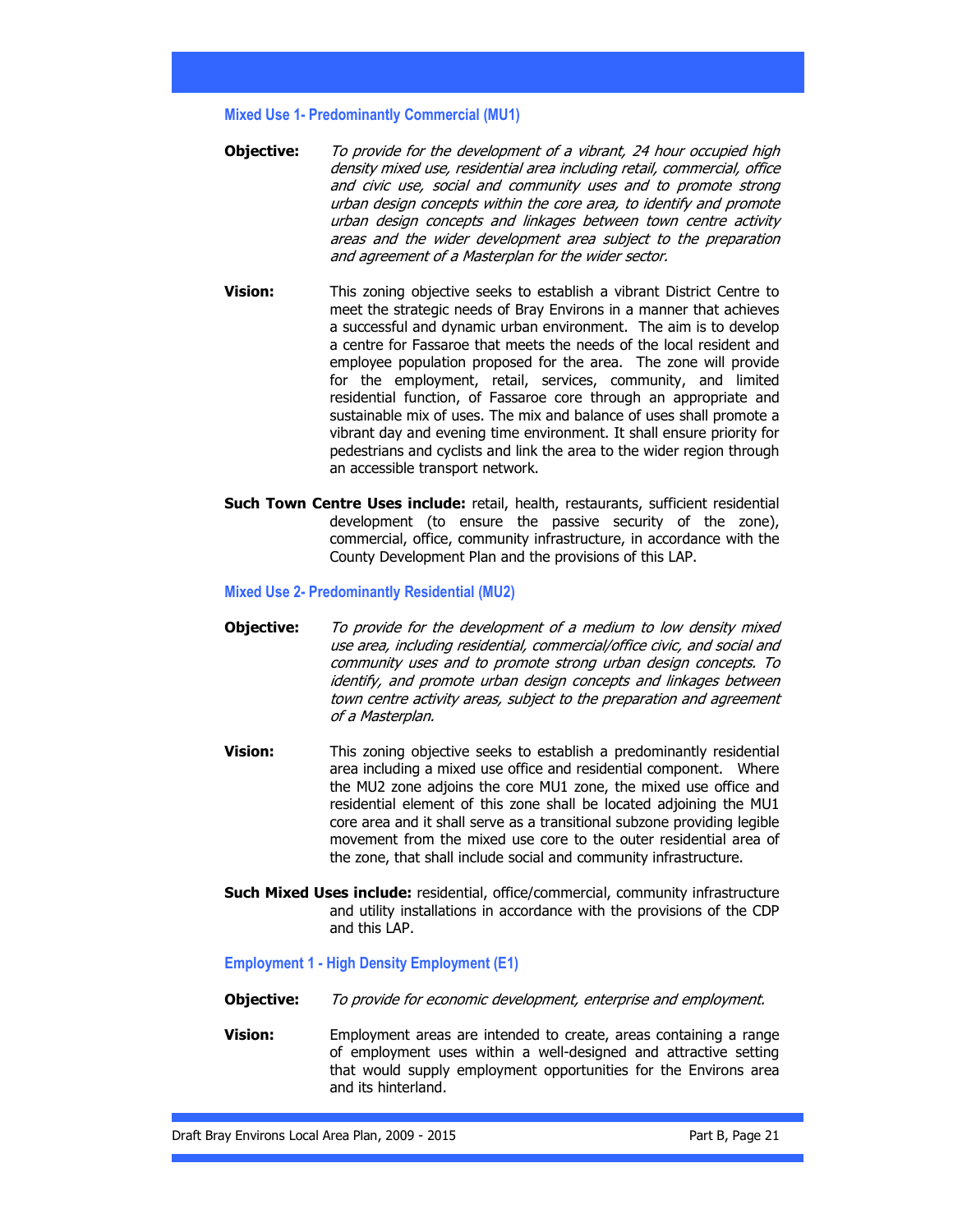Such Employment Uses include: general and light industry (with ancilliary warehousing), office, recycling centre, enterprise units, telemarketing, IT activities, R&D, utility installations and ancillary developments for employment and industry uses in accordance with the provisions of the County Development Plan and this LAP.

### Employment 2 - Industry/Business Park (E2)

- **Objective:** To provide for economic development, enterprise and employment, including the development of a business, office and science/technology park.
- **Vision:** Employment areas are intended to create, areas containing a range of employment uses within a well-designed and attractive setting that would supply employment opportunities for the settlement and its hinterland. Specifically, it is intended to provide for a business, office and/or science/technology park in this zone, tram stabling and park and ride.
- Such Employment Uses include: general and light industry, office, recycling centre, enterprise units, telemarketing, IT activities, R&D, appropriate warehousing, business, office and science/technology park, utility installations and ancillary developments for employment and industry uses in accordance with the County Development Plan and this LAP.

### Employment 3 - Warehousing (E3)

- **Objective:** To provide for economic development, enterprise and employment, including warehousing.
- Visio

 Employment areas are intended to create, areas containing employment uses within a well-designed and attractive setting that would supply employment opportunities for the settlement and its hinterland. Specifically, it is intended to provide for warehouse and wholesale uses within this zone.

Such Employment Uses include: warehousing/distribution (including ancilliary office use), recycling centre, utility installations and ancillary developments for employment uses in accordance with the provisions of the County Development Plan and this LAP.

## Hotel (H)

- **Objective:** To provide for hotel and tourist-related facilities.
- **Vision:** The zoning objective seeks to provide for hotel development, tourist related facilities and ancillary uses.
- Such Hotel Uses include: Hotel, Craft Centre/Craft Shop, Cultural Building, Exhibition Space, Tea Room/Coffee Shop, Utility Installations and Ancillary Developments for hotel and tourist-related uses in accordance with the provisions of the County Development Plan and this LAP.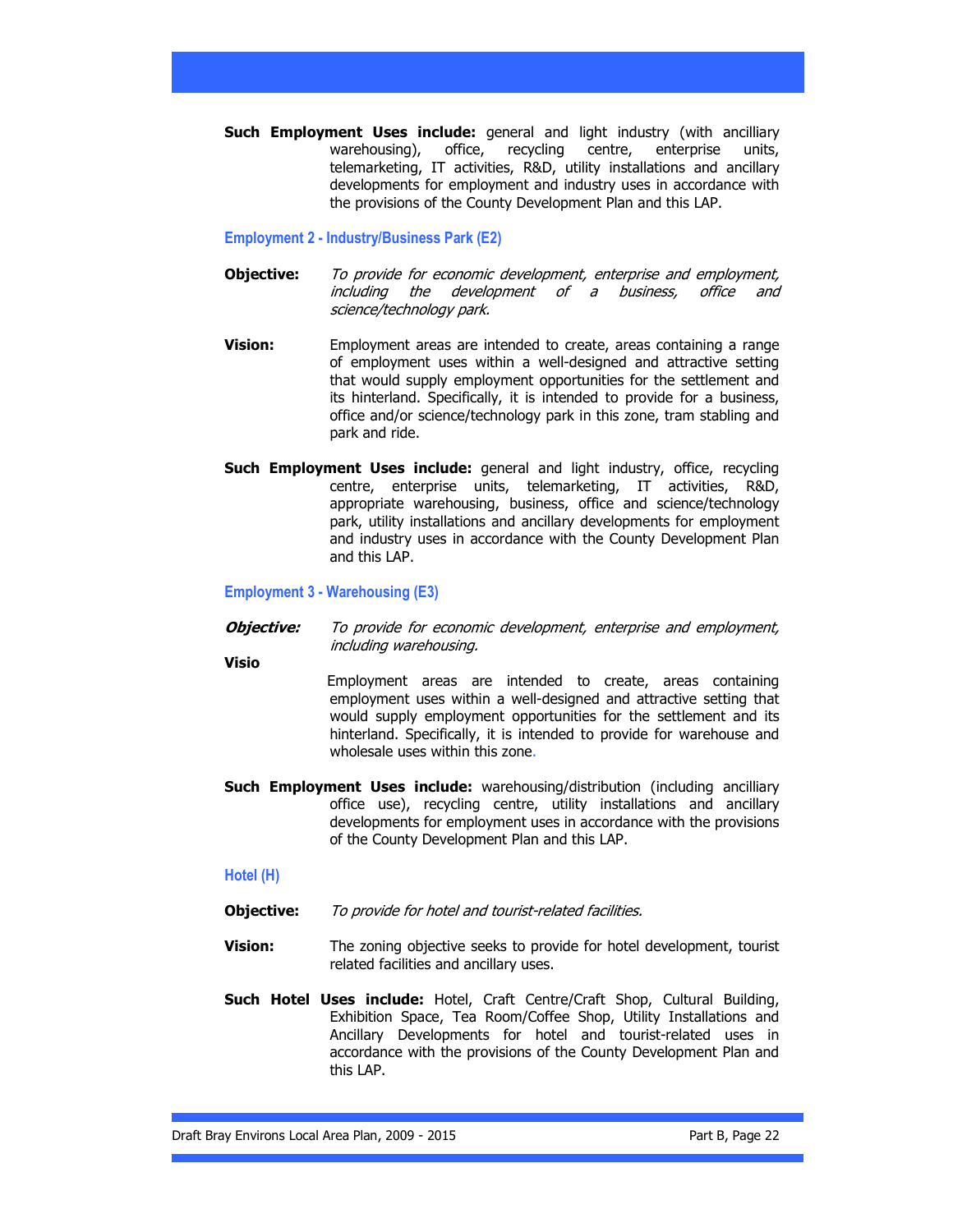#### Public Utility (PU)

- **Objective:** To provide for public utilities.
- **Vision:** The zoning objective seeks to facilitate the provision public utilities for the development of this LAP area and facilitate public utility provision for the greater environs.
- Such Public Utility Uses include: Public Services, Utility Installations and Ancillary Developments

## Open Space (OS)

- **Objective:** To preserve, provide and improve recreational amenity and open space.
- **Vision:** This zoning objective seeks to provide recreational and amenity resources for the projected population of the Plan area and for the wider area. Only community facilities, recreational buildings ancillary to the use of land and other recreational uses will be considered and encouraged by the Planning Authority.
- **Such Open Space Uses include:** recreational uses, community infrastructure, open space, active and passive recreation use, sports grounds, utility installations and ancillary developments for open space uses in accordance with the provisions of the County Development Plan and this LAP.

#### Greenbelt (GB)

- **Objective:** To protect and provide for agricultural greenbelt to demarcate the urban and rural area, and provide for agriculture and amenity in a manner that protects the physical and visual amenity of the area.
- **Vision:** The zoning objective seeks to create a rural/urban fringe that is attractive, accessible, diverse and multi-functional. It will serve the needs of both urban and rural communities, strengthen the links between town and country and contribute fully towards sustainable development. The role of the agricultural greenbelt is to retain the open and rural character of lands, and an area of step down management from the town development boundary to the greater rural hinterland. Development within this zoning is controlled under the policies and objectives of the County Development Plan and this LAP. Residential development shall be subject to the provisions of Policy SS9 of the County Development Plan.
- Such Greenbelt Uses include: agricultural based uses and residential use in accordance with policy SS9 of the County Development Plan.

#### Tourism (T)

- **Objective:** To provide for tourist related activities focused on Kilruddery House and Demesne.
- **Vision:** This zoning objective seeks to facilitate and provide for the sustainable development of Kilruddery House and Demesne, a

Draft Bray Environs Local Area Plan, 2009 - 2015 **Part B, Page 23** Part B, Page 23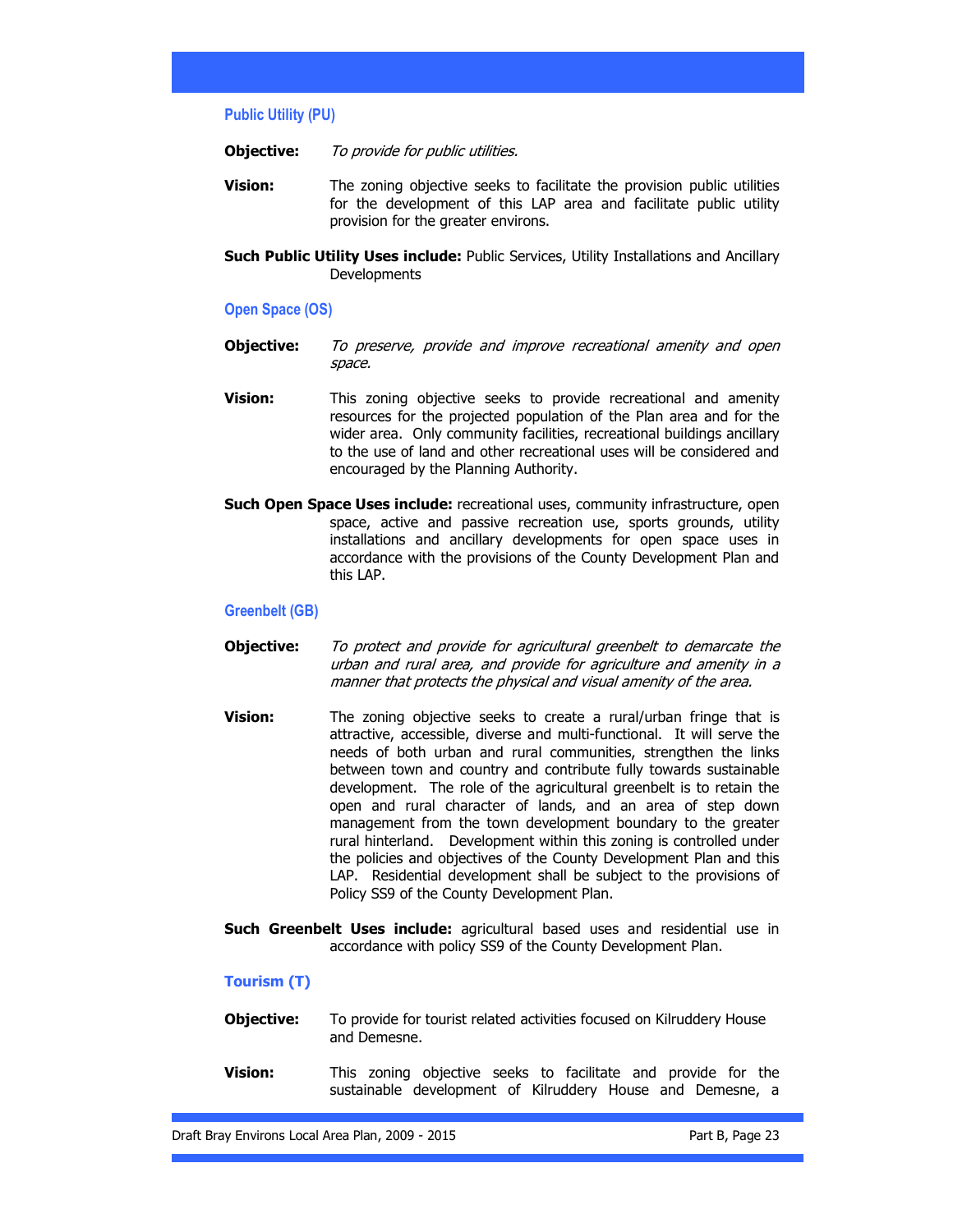Demesne of local and regional importance in the interests of the economic, social, educational, historic, physical and cultural benefit to the Demesne and the greater environs.

Such Tourist Uses include: All tourist related activities including restaurant/tea rooms, craft factory outlet shops in accordance with the County Development Plan and this LAP.

## Existing Commercial (CE)

- **Objective:** To provide for the protection and improvement of existing commercial uses
- **Vision:** This zoning objective seeks to maintain and allow the expansion and improvement of established commercial activities and to identify, reinforce, strengthen and promote good urban design and linkages to existing / proposed residential and town centre / district centre activity areas

Such Commercial Uses include: Retail, commercial, storage and office use.

## 14.0 PHASING & IMPLEMENTATION

The implementation of the plan shall be on a phased basis in the form of master planning best practice at Development Management stage for both for both Fassaroe and Kilruddery. The purpose of the masterplan approach is to comprehensively address the complexity of plan elements, their interaction relationships and interdependency in a coherent overarching manner.

The Fassaroe masterplan shall articulate the provisions of the plan and subsequent development of the area. It shall provide a clear understanding of how the use zones and sectors will be provided and how they will interact with adjacent use zones and sectors. The land use zoning maps number 4 & 5 outline indicative land use cells for the main development centres of Fassaroe & Kilruddery. Map no. 6 offers guidance for the indicative division of Fassaroe into manageable masterplan sectors.

The development of the Fassaroe area shall be in accordance with an overall masterplan for the area and address the development of the sectors as indicated. The plan shall detail the development of an agreed first phase and shall include major infrastructural detail for the remaining phases/sectors. This shall ensure the development of economic, social, natural and built environmental sustainable development patterns.

The Land Use Zoning Maps indicate the uses that are considered most appropriate within the various zones. In particular, development in Fassaroe is zoned in such a manner as to encourage higher densities and a mix of uses within the 'core', with a transition outwards towards lower densities and more homogenous land uses. The development that will result is envisaged to reflect, as close as possible, the zones and sectors outlined.

However, the zones and sectors indicated in the above map are in the form of concept zones and are not intended to be interpreted rigidly. Accordingly, a degree of flexibility is expected in terms of land uses on either side of the boundaries between zones including the flexibility of the sector boundaries and within sectors.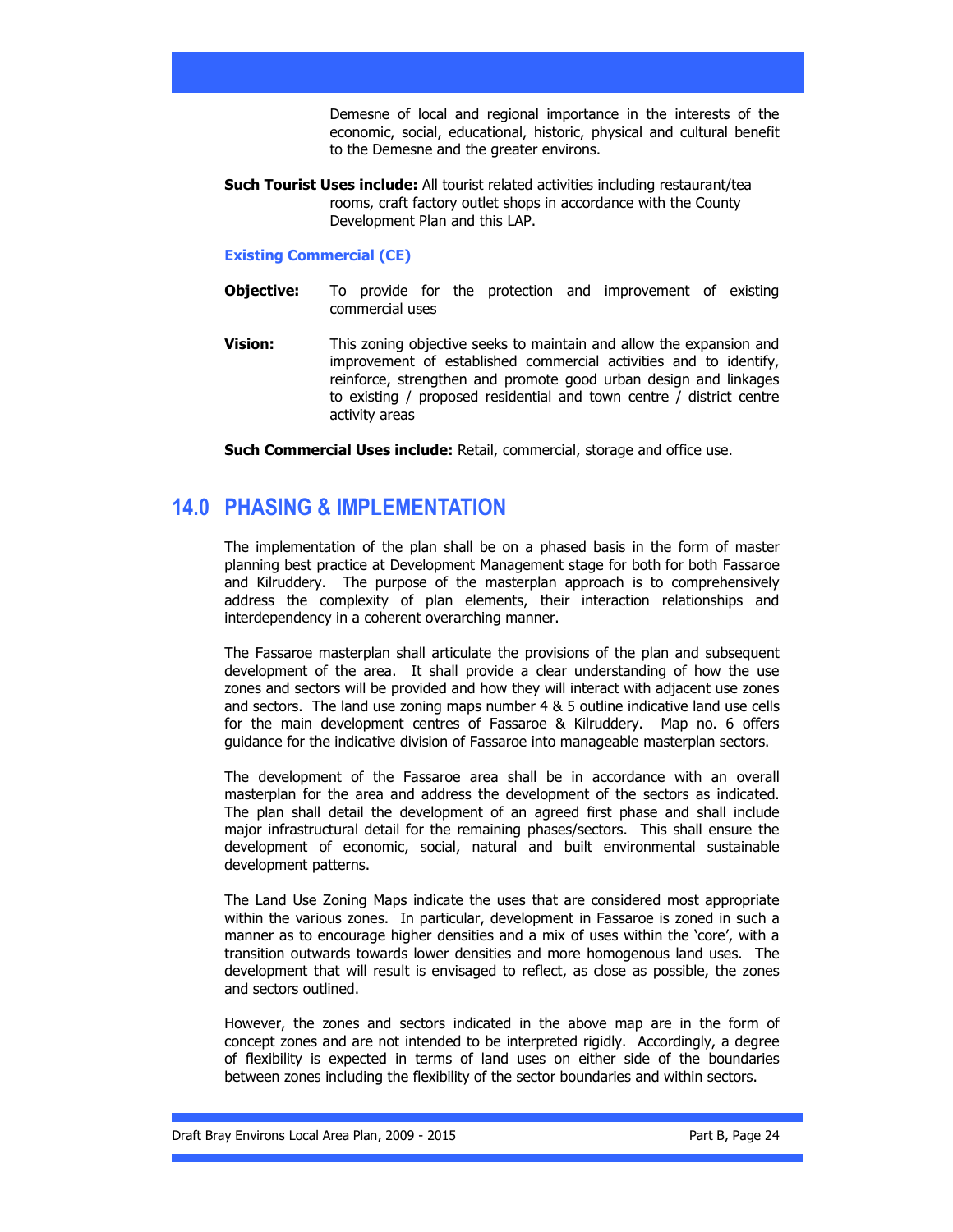A neighbourhood mixed use development shall be located within the Northwest and Southwest sectors. The neighbourhood developments shall at least include appropriately scaled:

- Social & Community infrastructure including developed play areas.
- Primary schools and
- Retail/Service and non-food outlets.

The complementary use of facilities and structures shall be a feature of neighbourhood developments.

The Kilruddery masterplan shall set out the overall development concept for the Demesne including phasing. It shall indicate the proposed mixed use development proposals to ensure the viability of the resource and have regard to the components of the LAP of relevance to the Demesne.

## 15.0 STRATEGIC ENVIRONMENTAL ASSESSMENT

## 15.1 SEA Introduction and Legal Framework

The Strategic Environmental Assessment (SEA) process is the formal systematic evaluation of the likely significant environmental effects of implementing a plan or programme before a decision is made to adopt the plan or programme. SEA informs plans of the environmental impacts of alternative actions and contributes to the integration of environmental considerations into plan making.

On the 21 July 2004, the Strategic Environmental Assessment (SEA) Directive (2001/42/EC) was transposed into Irish law through the European Communities (Environmental Assessment of Certain Plans and Programmes) Regulations 2004 (S.I. 435 of 2004) and the Planning and Development (Strategic Environmental Assessment) Regulations 2004 (S.I. 436 of 2004). Relevant *'Guidelines for Planning* and Regional Authorities' were subsequently issued by the Minister for the Environment, Heritage & Local Government in November 2004. As the population within the plan area is less than 10,000, it is a requirement that the County Council undertakes a 'screening' of the plan in respect of SEA.

## 15.2 The SEA Screening Process

Screening, evaluating whether SEA needs to be carried out, was undertaken for the Bray Environs Plan. In line with the SEA Regulations, screening was carried out by Wicklow County Council. The plan will provide for a resident population of circa 7,000 persons and a working population in excess of 16,000 persons. Taking into account the populations to be provided for, the Council determined that implementation of the plan would be likely to have significant effects on the environment thereby making it necessary to carry out a full SEA in accordance with the regulations.

### 15.3 The SEA Scoping Process

Scoping consultations were held with the Environmental Protection Agency (EPA); the Department of the Environment, Heritage and Local Government (DEHLG); and the Department of Agriculture, Fisheries and Food.

Scoping facilitated the selection of issues relevant to the environmental components which are specified under the SEA Directive - biodiversity, fauna, flora, population,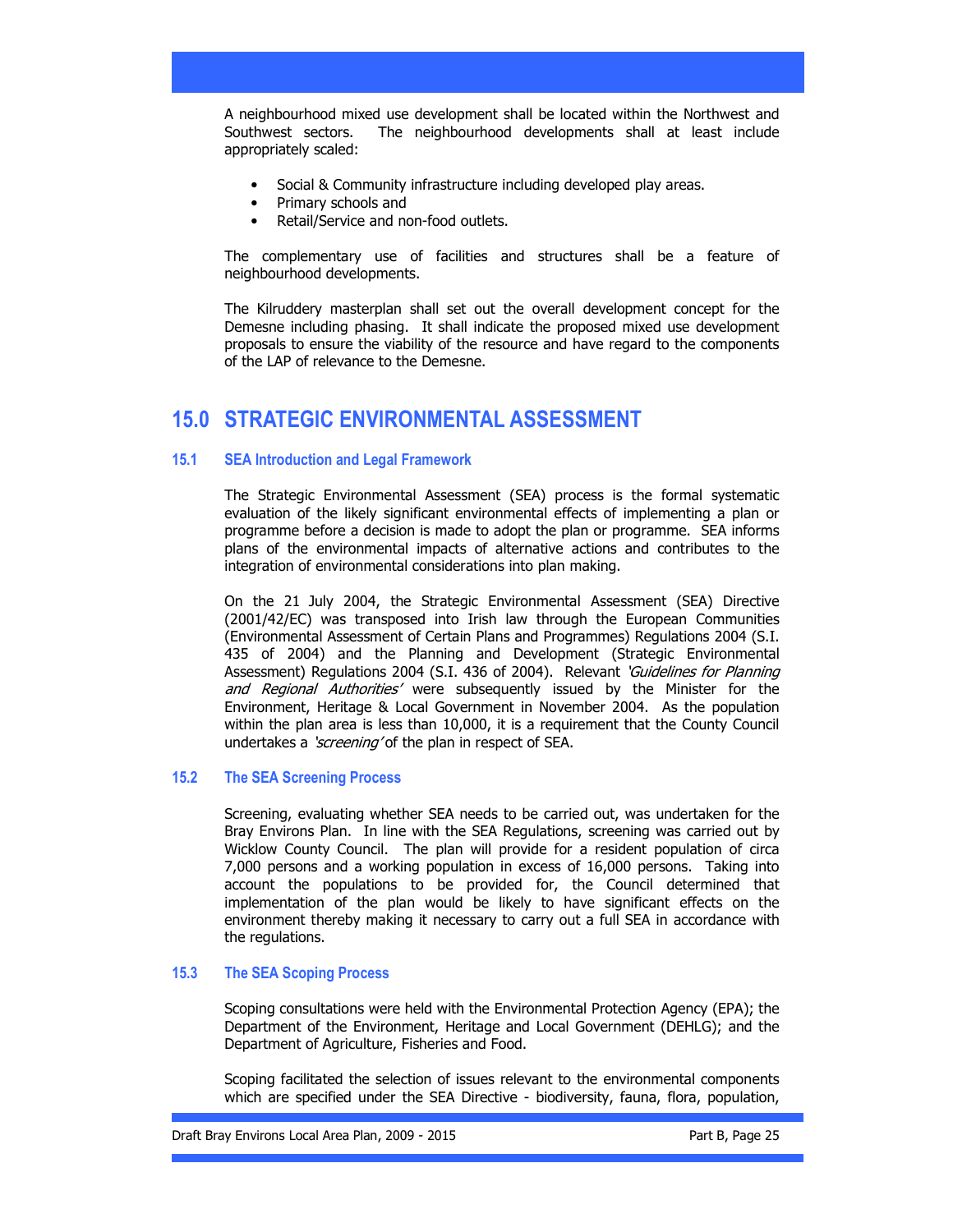human health, soil, water, air, climatic factors, material assets, cultural heritage including architectural and archaeological heritage, and landscape.

The most important strategic environmental issues relating to the Fassaroe area were identified as follows:

- The existence of areas where known landfilling activity was carried out at the northern boundary of the area.
- An area of sloping land in north of Fassaroe which is visually prominent.
- Three entries to the Record of Monument and Places (RMP) are located within the Fassaroe area including Fassaroe Castle which was built in 1536. This suggests there may be other archaeological sites which could possibly be uncovered in the development process, especially as this is a greenfield site. Structures, including their curtilage, which have been protected for architectural reasons are also located within the Fassaroe area and
- Development in Bray Environs would lead to an increase in traffic and associated emissions. Noise radiating from the N11/M11 and Roadstone is also an issue.
- The main channel of the Dargle River is designated as a salmonid watercourse.

The most important strategic environmental issues relating to the Kilruddery area are identified as follows:

- Certain lands in Kilruddery area which are located within an Area of Outstanding Natural Beauty and are adjacent to an area under consideration for a Special Amenity Area Order are visually prominent making them sensitive to development and
- The cultural heritage and historic importance of Kilruddery Estate could be cumulatively diminished by the continual selling of land facilitated by rezoning.

Common to both Fassaroe and Kilruddery is the need to provide energy, transport, wastewater collection and waster water treatment infrastructure in a timely and sufficient manner.

### 15.4 The SEA Environmental Report

In the SEA Environmental Report, which is placed on public display alongside the Draft Plan, the likely environmental effects of the Draft Plan and the alternatives are predicted and their significance evaluated with regard to the environmental baseline. The Environmental Report provides the decision-makers, the Elected Members of Wicklow County Council, who decide whether or not to adopt the Draft Plan, as well as the public, with a clear understanding of the likely environmental consequences of decisions regarding the future accommodation of growth in Bray Environs. Mitigation measures to prevent or reduce significant adverse effects posed by the Plan, or to maximise any benefits arising, are recommended.

### 15.5 Appropriate Assessment Screening

Under the ruling in Case 418/04 EC Commission v Ireland, it was found that Ireland had not correctly transposed and implemented the Habitats Directive 92/43/EEC by not providing explicitly for 'appropriate assessment' of land use plans. This judgment is expected to require legislative change to complete the transposition of the Habitats Directive and the Birds Directive 79/409/EEC.